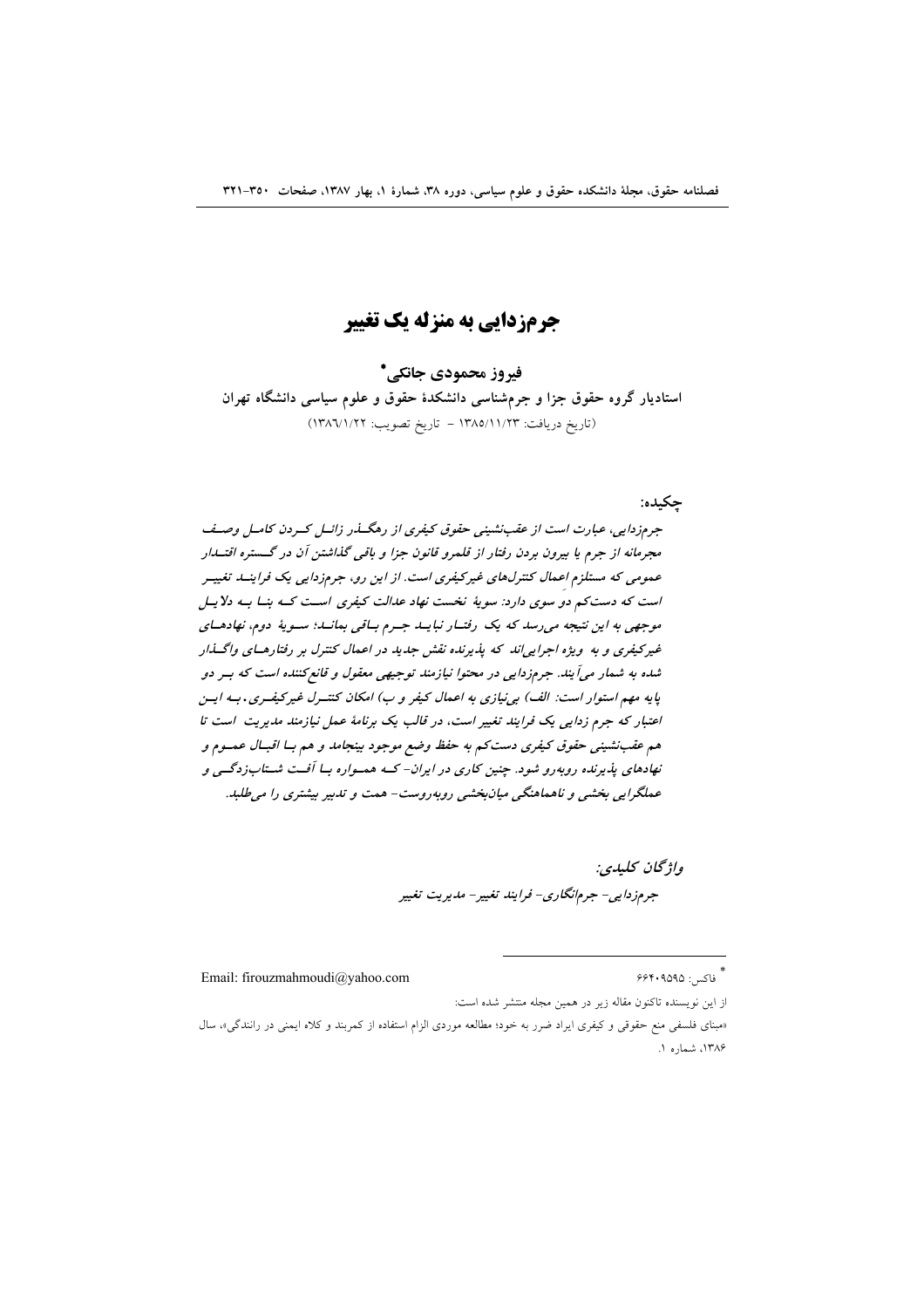#### مقدمه

اگر جرمزدایی را عقبنشینی حقـوق کیفـری از قلمـرو تحـت اختیـار آن و بازگـشت بــه سرزمین واقعی خود تعبیر کنیم، از سازماندهی و مدیریت یک تغییر سخن راندهایـم کــه لازمــه آن شناخت ضرورت این تغییر و شناسایی اهداف آن است؛ همچنان که به طرحریزی یک نظام اجرایی نیازمند است تا با ابزارهای مناسب به آن اهداف دست یابد. جرمزدایی بر پایه بـاور بـه عدالت کیفری و با رویکردی نسبی به برخی از هدفهای عدالت ترمیمـی و اصـول آن شـکل میگیرد. این مقاله به تحلیل و نقد درونی موضوع بسنده نکرده، بلکه افزون بـر شـناخت ابعـاد مختلف موضوع در صدد است که آن را به منزله یک فرایند تغییر ببینـد کــه بایــد ســازماندهی، رهبری و مدیریت شود. از این رو، جرم زدایی موضوعی میان رشتهای است؛ بـه ویـژه از ایـن منظر که در اجرا به دانش مدیریت متکی بوده و در نظر از نظریههای حاکم بر سایر حوزههـای مشابه خود مانند سیاست و اقتصاد متأثر است و نیز با آنها در تعامل.

راهبرد مدیریتی و اجرایی این طرح را–که به واقع یک طرح ملـی بـه شــمار مــی]یــد– در ایران می توان با سایر کشورها متفاوت دانست؛ ضمن این که هـمزمـان مـی توانـد از اصـول و معیارهای مشترکی پیروی کند. به همین دلیل، پرسشهـای تحقیـق دربـاره جـرمزدایـی و نیـز رویکردها و راهحلهای مناسب مدیریتی و اجرایی می تواننـد متفـاوت باشـند. تغییـر در نظـام کیفری به راحتی امکانپذیر نیست. زیـرا، هنگـامی کـه بخـشی از مجموعـه متعلـق بـه کلیـت حکومت و اجتماع (يعني نظام کيفري) تغييراتي در شرح وظـايف و کارکردهـاي خــود ايجـاد می کند، لازم است که دیگر بخشها نیز این تغییرات را پذیرفته و برای توفیق فراینـد تغییـر در درون سازمان خود نيز تغييراتي بدهند تا بتوانند به وظايف جديد محول شـده بــه آنهـا دربــاره سازماندهی پاسخ غیرکیفری به رفتارها به خوبی عمل کنند. در واقع، در پی آن هـستیم کـه در اینباره بیندیشیم که ساختار نظامهای کنترلی را چگونه طرحریزی کرده یا تغییـر دهـیم تـا بــه هدف پیشگیری از جرم یا تخلف و کاهش میزان ارتکاب و تکرار آنهـا (در صـورت مفـروض بودن اهداف) دست پابیم. به همین جهت، جرم زدایی موضوعی نیست که تنها به یک دستگاه مربوط بوده و دیگر بخشها در آن نقشی ایفا نکنند.

اساس طرح جرمزدایی نیاز و تقاضا برای تغییر است؛ هـم تغییـر وظـایف و هـم تقویـت توانایی وزارتخانهها و سازمانهایی که قرار است در کنار قوه قضائیه با تخلفها یـا جـرمهـا مقابله کنند و پاسخهایی را در برابر این پدیدهها سازماندهی کنند. با توجه بـه ایــن مــسئله، در این مقاله ابتدا جرمزدایی به منزله یک موضوع مورد مطالعه ماهوی قرار می گیـرد و از ماهیـت، تعریف، ویژگیها و دلایل گزینش آن سخن به میان میآیـد و آنگـاه، ایـن موضـوع در قالـب برنامهای برای تغییر که نیازمند مدیریت است، بررسی می شود تا روشن شود که در فرایند تغییر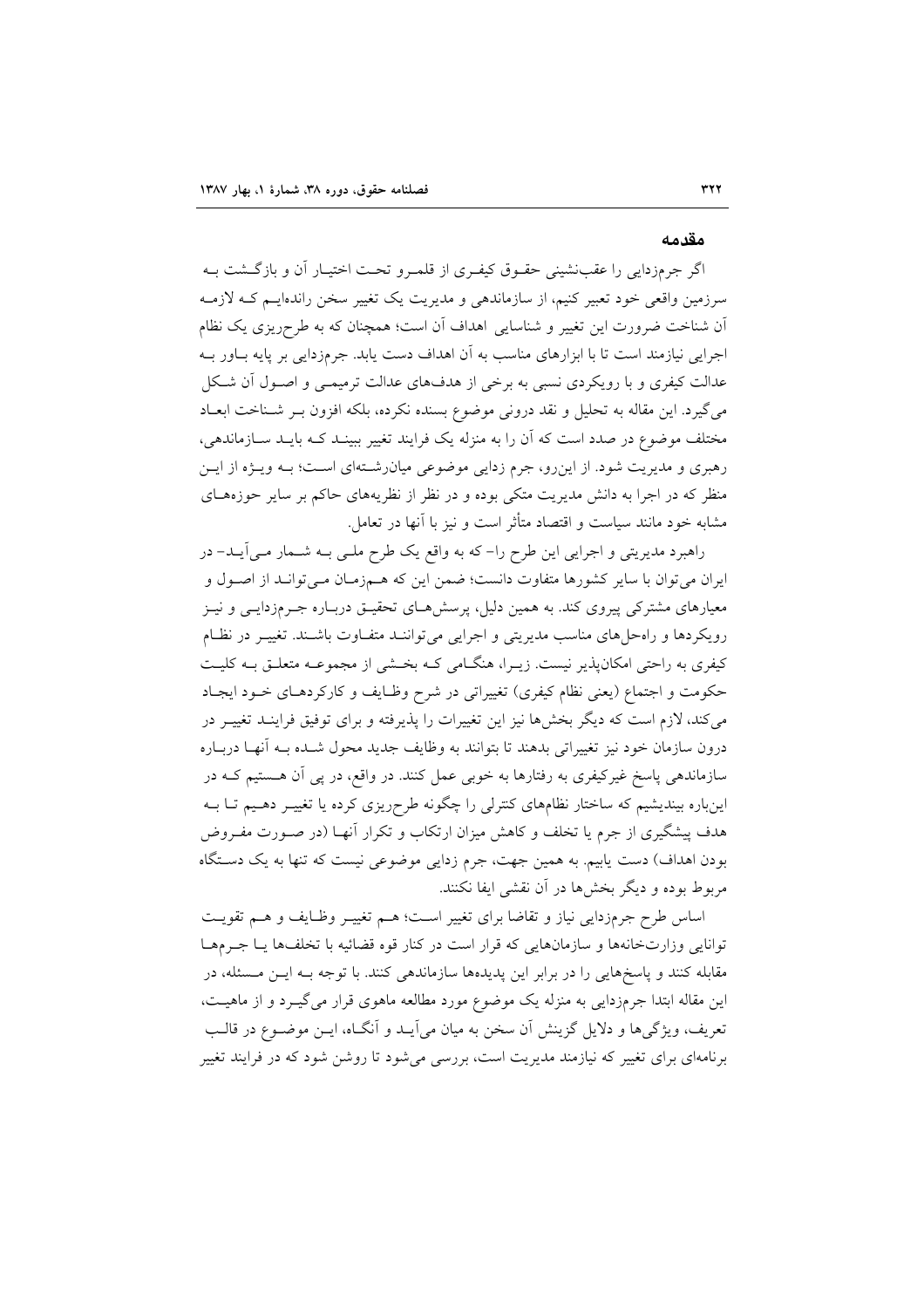مورد نظر چه مسائلی مهم به شمار می[یند که بدون شناخت آنها امکان توفیق فرایند جرمزدایی کم شده یا آن را با شکست رویهرو خواهد کرد.

# الف) پیشینه، مفهوم، انواع و محتوای جرمزدایی`

# ١. پیشینه جرمزدایی

مفهوم و واژه «جرمزدایی» پیشینه طولانی ندارد. با وجود این، در حقوق کیفری، فرایندهای جرمزدایی در زمانهای مختلف وجود داشته است؛ هر چند به شکل یک برنامه با هــدفهـای خاص نبوده است. زیرا، میزان رفتارهای انسانی مجازاتشدنی نه دارای ثبات بوده و نه افزایش و کاهش بی وقفه داشته است(report on decriminalization.1980,p.55). همچنان که جرمانگــاری تابعي از نظريهها و ايدئولوژيهاي حاكم بر دولت و نيز شرايط اجتماعي و فرهنگي هر جامعـه است، جرمزدایی نیز با تغییر در هر یک از این عناصر معنا و مفهوم می یابد. کاهش عنوان های مجرمانه در هر دوره به مجموع این شرایط بستگی تمام دارد. برخی از رفتارها کـه در دورانــی جرم بودند، در دورهای دیگر وصف مجرمانه از آنها گرفته شد. ولی، تا سالهای اخیر این تغییر و تبدیل در قالب یک برنامه مشخص با هدفهایی از پیش تعیین شده نبوده است. بـا وجـود این، کیفرزدایی بیش از جرمزدایی پیشینه اعمال و اجرا داشته است. زیرا، عوامـل مـؤثر بـر آن فراوانتر و تأثیر گذاری آنها آسانتر از عوامل مؤثر بر جرمزدایی بوده است.

انگیزههای آغاز روند جدید- یعنی فرایند تغییر جرمزدایی در قالب یـک برنامـه اقـدام پــا عمل – در غرب با آنچه در ایران میتواند انجام شود ٌ، ضرورتاً یکی نیــست؛ ولــی زمینــههــای مشترکی نیز با یکدیگر دارند. تهیهکنندگان «گزارش شورای اروپا دربـاره جـرمزدایـی»<sup>۳</sup> تــلاش انساندوستانه برای محافظت از مجرمان در برابر مجازاتهای شدید و خشن را انگیزه نخـست این برنامه در غرب به شمار آوردهاند. افزون بر آن، انگیزههای لیبرالی با هدف دخالت کیفـری کمتر در حوزه آزادیهای فردی و نیز انگیزشهای اجتمـاعی و پزشـکی نیـز در ایــن رویکــرد جدید نقش مهمی داشتهاند (Report on decriminalization,1980,pp.56-57). به نظر می رسـد کـه فشارهای وارد بر نظام عدالت کیفری و ناتوانی آن در برابر آنها و کاهش بازدهی و تأثیر گذاری این نظام یکی از عوامل مهم آغاز این برنامه در غرب و در ایران بوده است که نمی تــوان از آن

<sup>.&</sup>lt;br><sup>1</sup>. برای مطالعه دربارهٔ جرمزدایی، بنگرید به: ویژه نامهٔ مجلهٔ حقوقی و قضایی دادگستری، ش ۴۱، ۱۳۸۱.

<sup>&</sup>lt;sup>2</sup>. معاونت حقوقی و توسعهٔ قضایی قوهٔ قضائیه لایحهای را با عنوان «قضازدایی و حذف برخی از عنوانهای مجرمانه» بر اساس یک طرج پژوهشی گسترده تدوین نمود که پس از تصویب در قوهٔ قضائیه هم اینک در دولت دست بررسی کارشناسی

<sup>&</sup>lt;sup>3</sup>. پس از تدوین مقاله این گزارش توسط آقای علی شایان (شجاعی) به فارسی برگردانده شد که زمینهٔ چاپ آن توسط معاونت حقوقی و توسعهٔ قضایی قوهٔ قضائیه فراهم شده و انتشارات سلسبیل در سال ۱۳۸۴ آن را منتشر کرد.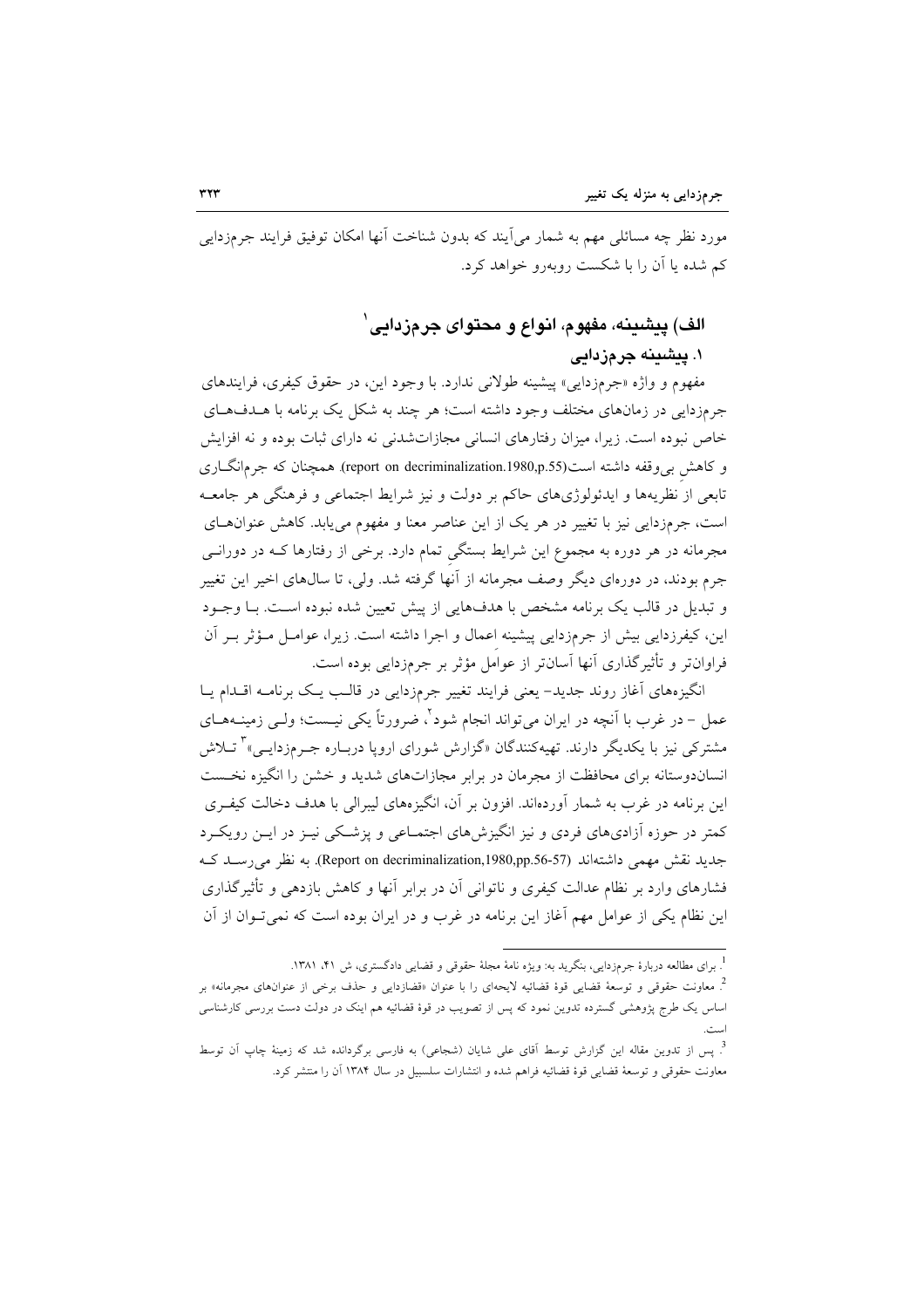چشم پوشید. البته، شاید در شرایط کنونی که زمینههای فکری و عملی توسعه نظامهـای اداری و مدنی از سویی و امکان مشارکت جامعه مدنی و نهادهای مدنی در برابر پدیدههای نامطلوب اجتماعی بیش از گذشته فراهم شده، اندیشه تغییر برای رهایی از این مشکلات تقویت شده باشد. با وجود این، اندیشه جرمزدایی در ایران از نظریههای پیرامون حقوق کیفری و چگونگی کنترل رفتارهای نامطلوب دور نبوده و یکی از رکنهای ضرورت تغییر بـه شــمار مــی٫رود. در ادامه این مقاله به تفصیل بیشتری درباره ضرورت این تغییر به طور کلی سخن به میان خواهـد آمد.

# ۲. تعريف جر ۾زيايي و عنوان هاي همسو

جرمزدایی فرایندی است کـه بـه موجـب اَن صـلاحیت نظـام کیفـری در جهـت اعمـال ضمانتاجراها به منزله واكنش نسبت به شكل خاصي از رفتار – يعني رفتار مجرمانــه خــاص-سلب می شود. جرمزدایی یکی از راهکارهای عقب نشینی حقوق کیفری تلقی می شود کـه آن را قانونگذار به گونه رسمی و قانونی(de jure) یا قوه قضائیه و نهادهای مجری عدالت بـه شـکل عملي (de facto) انجام مي دهند. در اينجا، مراد از جرمزدايي واقعي همان جرمزدايي رسمي يـا قانونی است که قانونگذار به عنوان تنها مرجع صالح در این زمینه انجام میدهد. نکتـه مهمـی که به تجربه ثابت شده این است که همواره جرمزدایی به معنای بیرون بردن رفتـاری معـین از صلاحیت نظام کیفری و قرار دادن آن در حوزه آزادیهای فردی یا دایره مباحات نیست، چـه این فرض فقط یکی از شکلهای جرمزدایی است. سایر مـواردی کـه زیـر ایـن عنـوان یـا در تکمیل آن بررسی می شوند، در عنوانهای دیگری مانند کیفرزدایی (depenalization) و انتصراف از رسیدگی قضایی یا قضازدایی(diversion) تعریف پذیراند که نمی توان آنهـا را بــا جــرمزدایــی همهعنا دانست؛ گرچه دایره آنها می تواند با گستره جرمزدایی در تماس باشـد یـا تـا انـدازهای هميوشاني داشته باشد.

کیفرزدایی- به منزله یکی از راهکارهای کاهش مداخله حقوق کیفـری- در معنـای وسـیع خود ناظر بر همه شکلهای تراکمزدایـی در حـوزه نظـام کیفـری اسـت. از ایــن(و، از آن بــه «جرمزدايي ناقص» نيز تعبير شده است (نجفي ابرنـدابادي، ١٣٧٧، ص٧٧). در اين معنا، با حفظ وصف مجرمانه، تغییر وصف یک جرم از جنایت بـه جنحـه ممکـن مـیشـود. افـزون بـر آن، تبـدیل مجازاتها به پاسخهای غیرکیفری یا پاسخهای کیفری خفیفتر مانند جانشینهای زنـدان نیـز در این مفهوم می گنجد. از این رو، کیفرزدایی را می توان به سه سطح قـانون گـذاری، قـضایی و اجرایی تقسیم کرد.

در گزارش کمیته اروپایی ویژه مـسائل جنـایی، قـضازدایی یـا بـه بیـانی بهتـر انـصراف از رسیدگی قضایی به «خودداری یا ادامه نـدادن بــه رسـیدگی کیفـری بــه تـدابیر غیرکیفـری در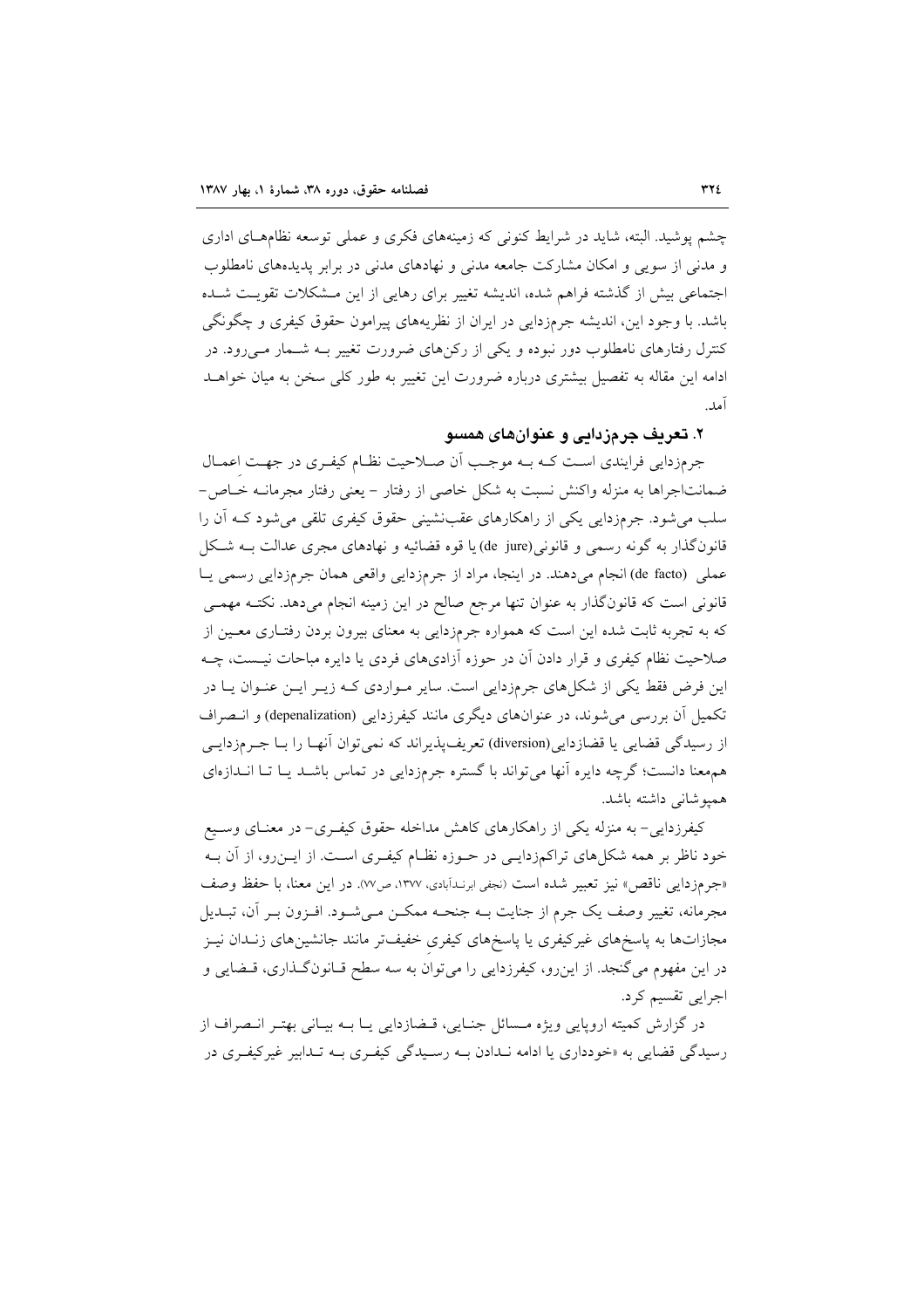مواردی که نظام عدالت کیفری صـالح بـه رسـیدگی اسـت»، تعریـف شـده اسـت (report on) decriminalization,1980,pp.17-18). از این رو، می توان آن را جلوهای از کیفرزدایی عملی یا اجرایی به شمار آورد که در سه سطح نمود پیدا میکند: جلوگیری از به حرکت درآمدن چرخه فرایند کیفری، توقف فرایند کیفـری در مرحلـه رسـیدگی و جلـوگیری از اجـرای مجـازات از رهگذر تدابیر غیرکیفری یا ملایمتر. اثـر ایــن روش بیــرون کــردن مظنــون یــا مــتهم از فراینــد رسیدگی کیفری در هر مرحله است. توسل به این روش از راه اعمال گزینههای دیگری ماننـد اختیارات اداری در جریان رسیدگی به یک پرونده انجام مـیشـود (نجفـی ابرنـدابادی، ۱۳۷۷، صـص.  $(121 - 124)$ 

البته، باید به این نکته توجه داشت که جرمزدایی عملی و کیفرزدایی یـا قــضازدایی از نظـر یذیرش و زمان وقوع به طور معمول مقدم بر جرمزدایی رسمی است؛ زیرا فرایندی است ک عوامل تأثیر گذار در اّنها و نیز واکنش و مقاومت در برابر اّنها به مراتب از جرمزدایی رســمی– که قانونگذار به طور رسمی اعمال میکند- کمتر است. از این رو، اقبال بـه ایـن تـدابیر بـرای تعدیل عدالت کیفری در ابتدای امر بیش از جرمزدایی رسمی است؛ همچنان که از نظر تاریخی عمری بیشتر از جرمزدایی رسمی دارند.

### ۳. انواع جرمزدائی

گاهی، در جرمزدایی رسمی عنوان مجرمانه رفتار به طور کامل سلب میشود؛ بـه گونــهای که، افراد میتوانند آن را همانند سایر رفتارهای مجاز انجـام دهنـد. در ایــن نــوع جــرمزدایــی، مجموعه تحلیلها و ارزیابیهای کارشناسانه ما را به این نتیجه سوق میدهد کـه جـرمانگــاری پیشین اثر بازدارندگی اندکی داشته یا حتی گاهی هم بی¤أثیر بوده است. بنابراین، بیتأثیری یــا کمتأثیری دلیل مهم جرمزدایی از چنین رفتارهایی در وهله نخست است. کنترل این رفتارهــا و بازدارندگی اصلی در قالب تدابیر پیشگیرانه امکان پذیر تر بوده و نظـارت اجتمــاعی نــسبت بــه اقدام کیفری مؤثرتر ارزیابی شده است. بد نبودن رفتار نزد عموم و تمایـل بـه ارتکـاب آن یــا واکنش منفی نداشتن در برابر مرتکب آن از عوامل مهــم تأثیرگـذار بــر گــرایش بــه ایــن نــوع جرمزدایی است. البته، تأثیرپذیری جرمزدایی از قضاوت عمومی به اَن جهت است کـه حقــوق بايد تا حد امكان ايدهها، نگرشها و عقيدههاي- اگر چه نه همه مردم- دست كم اكثريت آنــان را در قاعدهسازی مورد ملاحظه قرار دهد تا هم اعتبار و مشروعیت کافی و هم کارآمـدی لازم را داشته باشد تا در میدان عمل به ببری کاغذی تبدیل نشود. البتــه، ایــن گــزاره فلــسفی الزامــاً بدینِ معنا نیست که نظام حقوقی باید منفعلانه و مطابق با اَداب و رسوم و نگرش رایــج شـکل بگیرد. برعکس، این امر عموماً مورد پذیرش است که یکسی از کارکردهـای اساســی حقــوق و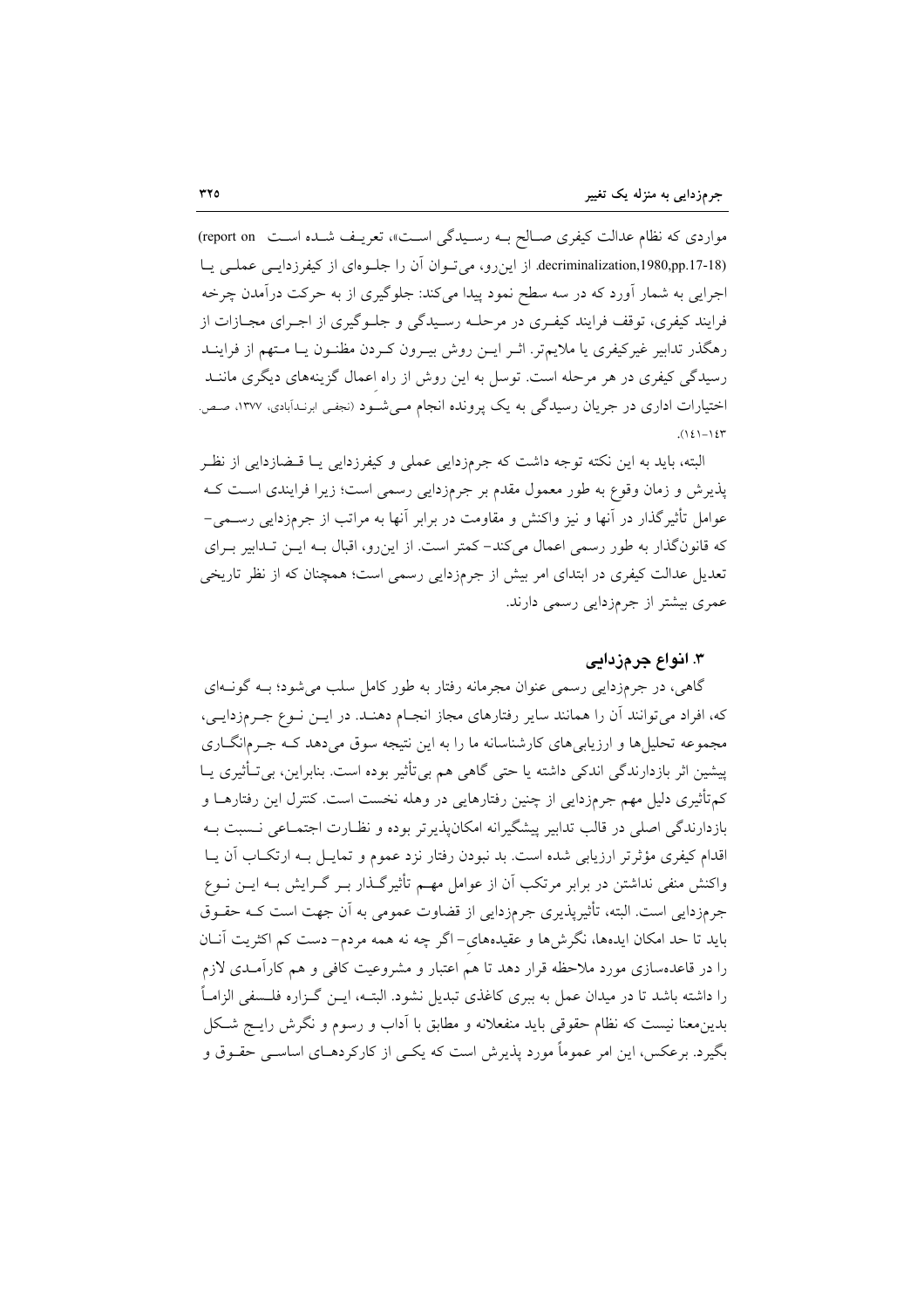نظام حقوقی، شکل دادن به اّداب و رسوم و نگرش رایج است.

این دو برداشت از تعامل و تأثیر متقابل حقوق و افکار عمومی حکایت دارد تا از تعــارض واقعی؛ به تعبیر «گزارش جرمزدایی اروپا»، این دو درگیر یک گفتمان و کنش متقابـل|نــد؛ آنهــا باید نه بسیار به هم نزدیک و نه بسیار از هم دور باشند. بنابراین، یکی از وظایف نخست چنین كسنش متقبابلي حفيظ مناسب تبرين فاصله و ارتبياط ميبان دو طبرف است \_ report\_on) .decriminalization, 1980, pp. 56-66)

نوع دوم جرمزدایی به اعتبار تمایل برای شناسایی رفتار صورت نمی گیرد، بلکه بـه لحـاظ تغییر دیدگاه نسبت به وظایف دولت انجام میگیرد؛ بدین معنا که، با پافشاری بر آزادی فــردی و حقوق بشر، دولت در قبال چنین رفتارهایی موضعی بی طرفانه برمی گزیند؛ هر چند انجـام آن را نيز تأييد نمي كند. در نوع سوم از جرمزدايي، بي اّنكه تغيير در ديدگاه مردم يا دولـت نــسبت به شکل خاصی از رفتار لازم باشد، دولت خود را نسبت به مداخله در آن رفتار صالح میداند؛ ولی به جای کیفر از راهکار عدم اقدام یا سایر راهکارهای قانونی در دسترس بهره می گیرد.

بدین ترتیب، در نوع سوم جرمزدایی، دولت به سه شکل برخـورد مـیکنـد. نخـست، در مواردی هزینههای گوناگون جرمانگاری را از سـود آن بیــشتر مـیدانــد. افـزون بـر آن، ســایر روشها را هم مناسب تشخیص نمیدهد. در این حالت، راهکار «عدم اقدام» را برمی گزیند. در رویکرد دیگر، امکان گزینش جانشین فراهم بوده و شکلهای مختلفی از جانشینی تصورشدنی است. این شکل از جرمزدایی با دیگر شکلهای جرمزدایی از یک جنبه مهم تفاوت دارد؛ یعنی، در این مورد، آنگونه هم که در گزارش جرمزدایی شورای اروپا آمده، دولت همه تلاش خود را برای کنترل رفتار موردنظر کنار نمیگذارد، بلکه برعکس برای مؤثرتر کردن این کنتـرل مبارزه می کند. رهیافتهای متفاوتی برای کنترل این رفتارها و بازدارندگی از آنهـا وجـود دارد که در نظامهای حقوق مدنی، حقوق اداری، رفاه اجتماعی، بهداشت و نظـام آموزشــی متمرکـز می شوند. با انتقال این رفتارها به سایر نظامهای کنترلـی، دسـت کـم اثـر برچـسب مجرمانــه و واکنش سرکوبگر کیفر در این رفتارها کاهش می یابد و همین امر یکی از دلایل مهم جرمزدایی از این نوع رفتارهـا تلقـی مـیشـود. بازدارنـدگی کیفـری بـر اثـر ایـن نـوع انتقـال تـضعیف می شود (report on decriminalization,1980,p.85)، ولسی بـه شکل جدیــدی نمـودار مــی شـود. بازدارندگی در نظامهای دیگر به ویژه نظام حقوقی با ساز و کارهای ویــژه اَنهــا رخ مــی۵هــد. برای نمونه، در شرایط مناسب، جریمههای اداری برای تخلف از مقررات عمومی می توانند بـه اندازه مجازاتهای سنتی حقوق کیفری تأثیر بازدارنده داشته باشند. افزون بر آن، انتقال به نظام اداری بر سرعت واکنش می|فزاید که این امر به بازدارندگی بیشتر واکنش جدید می|نجامــد. از این٫و، پیشنهاد مشخص درباره بسیاری از جرمهایی که ماهیت فنی دارند یا اساساً برای نقـض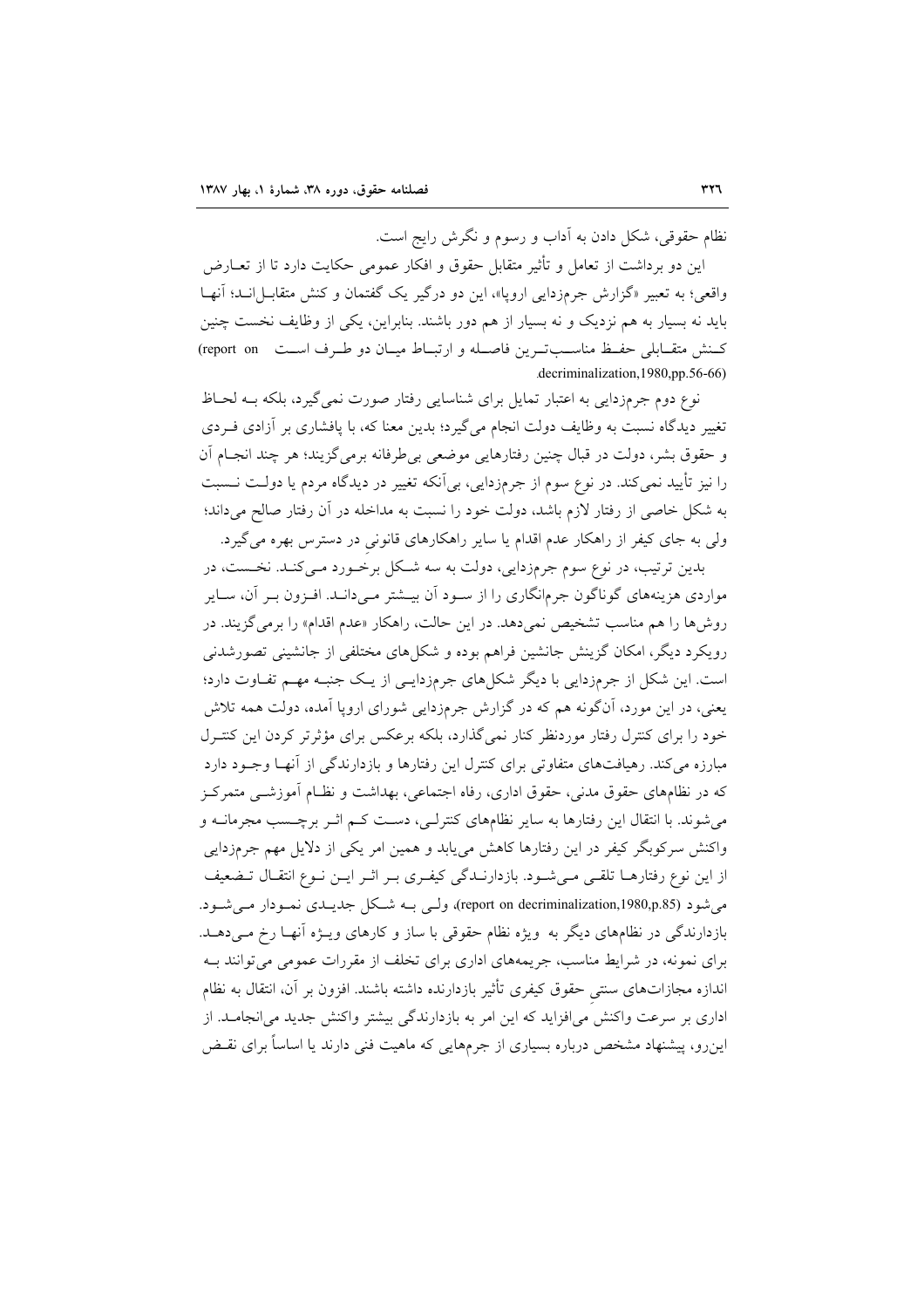مقررات اداری وضع و جعل شدهاند، این است که از واکنشها و تـدابیر اداری ماننـد جریمـه اداری، لغو مجوزها، محرومیت از پارانههای دولتی و عمـومی، جلـوگیری از توسـعه فعالیـت، اجبار به انجام اقدامها و فعالیتهای مرتبط استفاده شود. زیرا، هم سریع تر اعمـال مـیشـوند و هم آثار بازدارنده آنها نسبت به اقدام کیفـری بیــشتر اســت. جــرمزدایــی از برخــی جــرمهــای اقتصادی، زیستمحیطی و صنفی نمونـههـای بـارز ایـن مـسئله انـد کـه اکنـون در مـدیریت جر مزدایی از آنها استفاده می شود.

نکته مهم دیگری که نمیٍتوان و نباید از آن غفلت کرد، این اسـت کـه تـأثیر نظـام حقـوق مدنی بر بازدارندگی به دلیل ساختار ویژه و نوع پاسخهـای آن و نیــز چگــونگی رســیدگی بــه دعاوی به روشنی حقوق اداری نیست. به نظر میرسد که در مواردی که ضمانتاجرای کیفری قانونی یا قضایی مالی– مانند جزای نقدی– است و نیز در مواردی که ماهیـت رفتـار مجرمانــه پیش از آنکه مداخله کیفری باشد، ماهیت مدنی داشته، پاسخهای مدنی می تواننـد بازدارنــدگی بیشتری داشته باشند؛ مشروط بر اینکه در روند رسیدگی به این عنوانهای انتقال یافته به قلمرو نظام مدنی تجدیدنظر شود تا کندی و تشریفات رسیدگی مدنی موجب زوال بازدارندگی نشود.

نمودار: ۱ انواع جرمزدایی

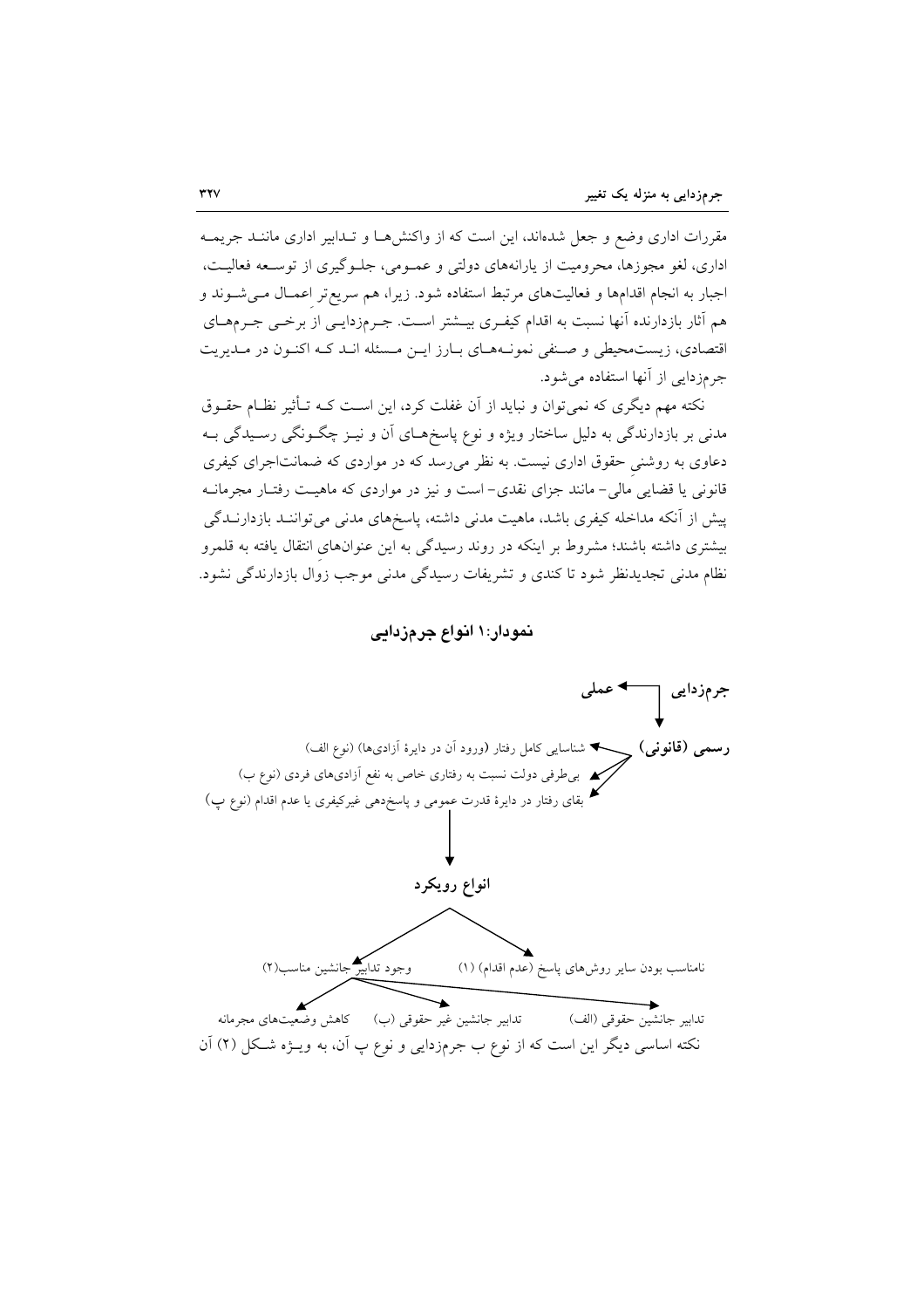روزنهای به عدالت ترمیمی (restorative justice) باز می شود که به موجب آن، تلقی شناخته شده از جرم ایراد خسارت به بزهدیده و یک محله یا جامعه محلبی است و نـه تجـاوز بـه قـانون، قانونشکنی، آسیب و لطمه به ارزش های اساسی جامعه. از ایـن٫و، تـرمیم و جبـران خـسارت بزهدیده و ترمیم درد و رنجهای او از رهگذر روشهـای میـانجیگـری، داوری، گفـتوگـو و سازش با استفاده از توان افراد و جامعه محلی، جای اعمال کیفر و برخورد رسمی دولت بـرای اجرای عدالت را میگیرد. پذیرش و به رسمیت شناختن این تغییر پارادایم از عدالت کیفری به عدالت ترمیمی یا تکمیل مورد نخست با دومی می تواند نظریهها و رویههای جرمزدایـبی را بــه عدالت ترميمي پيوند بزند.

با ملاحظه نکته بالا می توان گفت که انتقال کنترل به نظامهای غیرحقوقی ـ مانند نظام رفاه اجتماعي، آموزش و بهداشت– و نيز كنترل اجتماعي به معناي كنار نهادن بازدارندگي رسمي و گرایش به پیشگیری نه از رهگذر ترس بلکه از رهگذر دگرگونی شرایط اجتمـاعی، اقتـصادی، روانشناختی، بومشناختی و اَموزشی است که زمینهساز این تغییر میشـوند؛ موضـوعی کـه در بخش دیگر این مقاله از آن به منزله یکی از عناصر روند تغییر (جرمزدایی) یاد می شود اعــم از اّنکه به شکل تغییر درونٍسازمانی یعنی در خود عدالت کیفری انجام شود یا بــه شـکل گــذار از عدالت کیفری به عدالت ترمیمی.

با توجه به آنچه گفته شد، به خوبی می توان دریافت که چرا جرمزدایی یک تغییر به شــمار مي]يد و بايد آن را در قالب طرح تغيير ديد و به همه عوامل و مؤلفههايي مــؤثر بــر آن توجــه کرد. همانگونه که برخی به درستی گفتهاند که تغییر، موجب آشفتگی است ولی فرصتی بـرای رشد نیز است (ملر، ۱۳۸۲، ص۲۱)، جرمزدایی هم مانند هر تغییـر دیگـری هـم لازم اسـت و هـم می تواند ایجاد آشفتگی کند.

# ب) عوامل و ضرورتهای جرمزدایی

تاکنون دو عامل در پذیرش راهبرد جرمزدایی نقش جدی ایفا کرده است: نخست، تبورم قوانین کیفری و افزایش فزاینده عنوانهای مجرمانه؛ به گونهای که جرمانگاری رفتارهای خـرد و کلان برای حل مشکلات یکی از راهبردهای اساسی تصمیمگیرندگان تمام قوا محسوب شده است؛ دوم، ایجاد گرایش جدید در جرمشناسی برای بازاندیشی در حقـوق کیفـری و کـاهش دامنه اّن که هم در گسترهٔ ملّی و هم در گسترهٔ بین(لمللی به ویژه در اسناد سازمان ملــل متحـل نمود یافته است. تورم عنوانهای مجرمانه به انسداد در فعالیت روان و کارآمد نظامهای قضایی و اجرای مناسب عدالت منجر شده است. البته، گرایش به جرمزدایی افزون بر ایــن دو مــسئله، ناشی از انگیزههای بیان شده پیشین نیز است.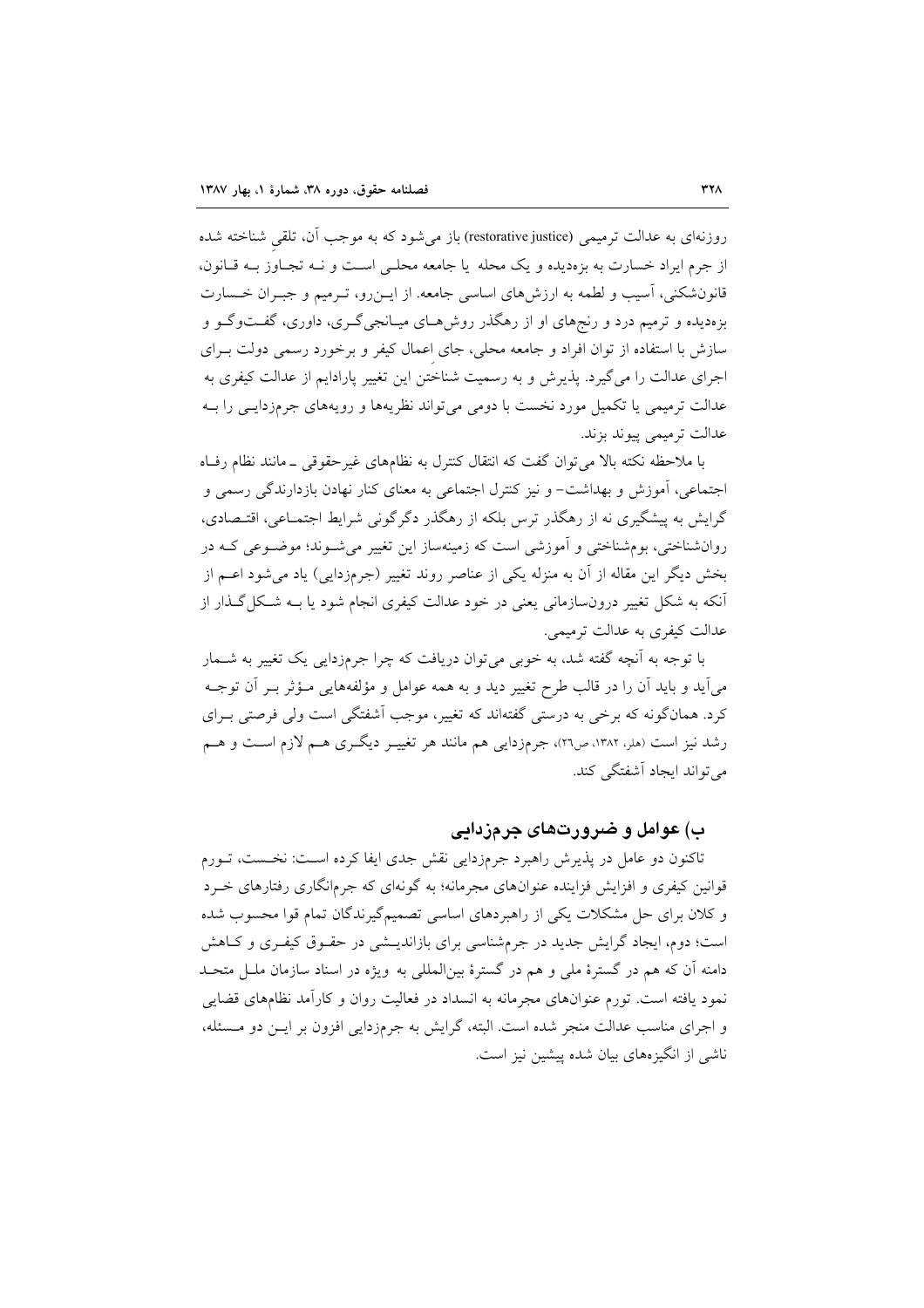#### ۱. مىل به گسترش جرمانگارى و عوامل آن

یکی از پدیدههایی که از دو دهه اخیر در بیــشتر کــشورها رواج یافتــه، اسـتفاده فــراوان از حقوق کیفری برای تنظیم، تضمین و کنترل برنامهها، سیاستها و اقدامهای بخشهای مختلـف حکومتی و رسمی است. در پی این تغییر، دولت حـدود اختیـارات خـود را از جلـوگیری از مداخلههای دیگران در آزادی فردی افراد-کـه در فلـسفه سیاسـی و حقـوقی از آن بــه آزادی منفي(freedom from) تعبير مي شود – به دخالت در آزادي فردي براي رسيدن بـه هـدفهـاي موردنظر خود گسترش داد که بر پایه فهمی فلسفی از آزادی استوار شـد کـه از آن بـه آزادی مثبت (freedom on) تعبير شده است.

با پذیرش چنین مفهومی از آزادی، منع یا الزامآور کردن کیفری رفتارهایی که دولـت را در رسیدن به هدف برقراری عدالت و برابری یا غایتهای نهایی دیگر بشر یا فراهم کـردن دیگـر شرايط اعمال حق أزادي مجاز ميدارد، مفيد و لازم تلقى مـي شـود. ايــن تلقــي مـي توانــد بــه جرمانگاریهایی منجر شود که برخلاف گذشته مرتکبـان آنهـا دیگـر در همـه مـوارد از نظـر اخلاقی سرزنش پذیر نیستند. اگر در نظریههای پیشین فلسفه حقوق کیفـری بـه ایـن دلیـل کـه رفتار مجرم نقض نظام هنجارهای جامعه تلقی می شد، پیشگیری عمومی مقابله با آن را ایجاب می کرد، قانونگذار با رویکرد جدید می تواند رفتارهایی را کـه همـه یـا اکثریـت مـردم از نظـر اخلاقی طرد نمی کنند، جرم بداند و کسانی را مجـرم و مجـازاتشـدنی بـشناسد کـه آدمهـای خوبیاند. برخی از جرمانگاریهای دولت برای تنظیم امور اقتصادی، اجتماعی و محیط زیست را می توان در این دسته قرار داد. در این رویکرد، صرف زیانبار بودن رفتـار مـیتوانــد شــرطی کافی برای جرمانگاری تلقی شود. افزون بر آن، در پارهای موارد زیانبار بودن رفتـار نیــز محــل تردید است. در اینجا، این نوع جرمانگاریها را هم عقیده با نیلس یاربورگ .Jareborg, 1995, pp) (17-37 «مـدل تهـاجمي» (offensive model) جـرم انگــاري مــي نــاميم تــا در برابـر «مــدل

تدافعی» (defensive model) قرار گیرد. مدل تدافعی در بستر فهم فلسفی اَزادی منفی مــیتوانــد به جرمانگاری حداقلی منجر شود. به نظر میرسد که میتوان نوع اخیر را ناشی از اندیشههای کیفری سده نوزدهم و تحت تأثیر لیبرالیسم کلاسیک و مفهوم منفـی آزادی دانــست کــه در آن هدف از جرمانگاری عبارت است از محافظت از اشخاص در برابر سوءاستفاده از قدرت دولت به شکلهای قانونی و غیرقانونی و نیز علیه اعمال قدرت اشخاص و نیز اجرای «عدالت بـدون محاکمه» یا عدالت بی در\_و\_ پیکر. در حالی که، گرایش مدل تهاجمی به جرمانگاری حداکثری منتهی می شود که در بستری از توجیه فلسفی، اجتماعی و مصلحتجویانه از اختیـارات دولـت نمایان شده است. هرکدام از این دو مدل اصول و آثاری دارند که منجـر بـه فربگـی و لاغـری حقوق کیفری خواهند شد (ر.ک. به: محمودی جانکی، ۱۳۸٦، صص ۱۱۶-۱۱۲).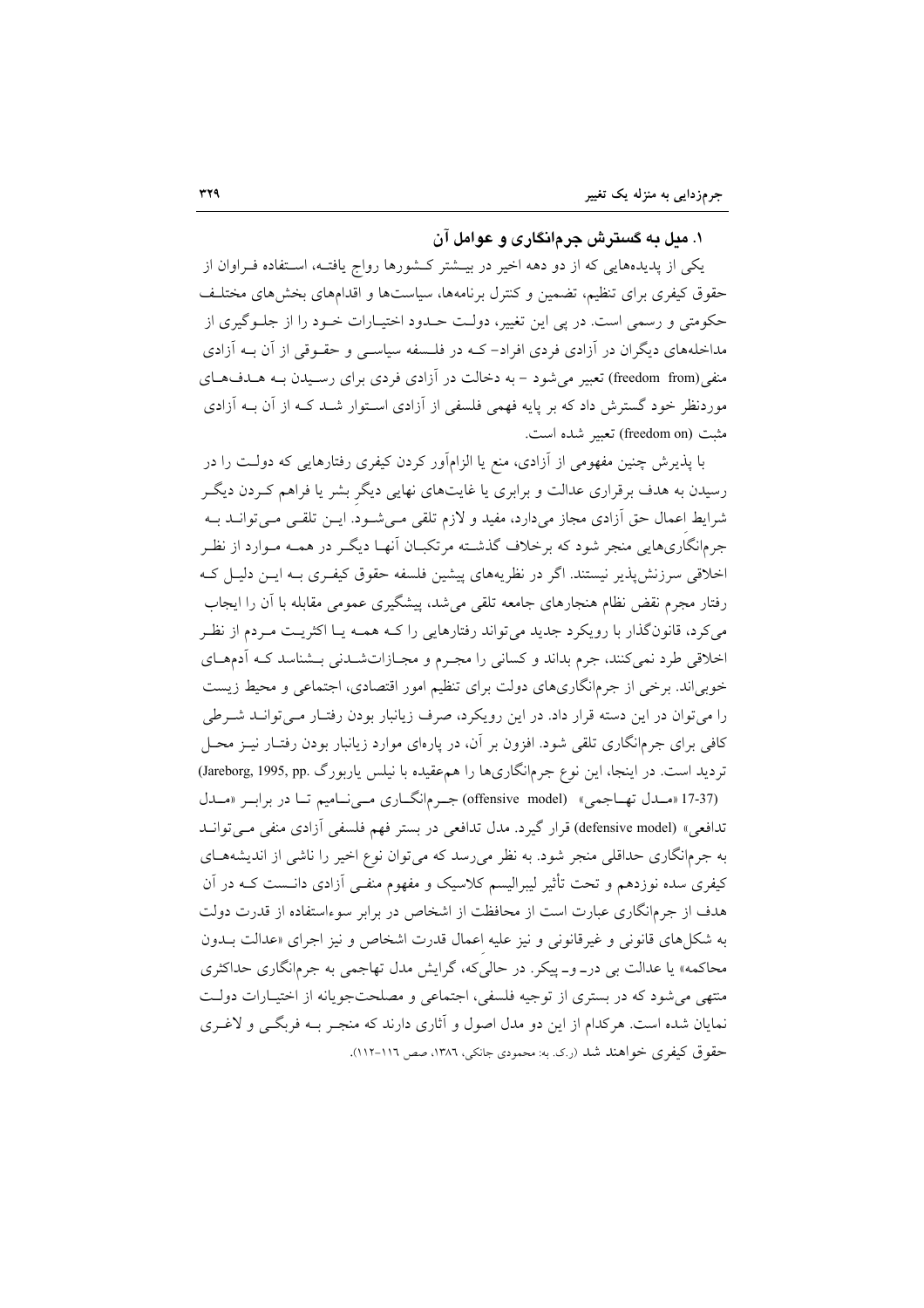صرفنظر از این دو مدل و چراپی فلسفی آنها، در اینجا به عوامل دیگری ِ اشاره مبی کنیم که دولتها را به دخالت روزافزون کیفری ترغیب می کنند:

۱. پیشفررضها و باورهای موجود نسبت به عملکرد نظام عدالت کیفری در برابر مشکلات و ناهنجاریها و نقشی که از پیش برای دولت و جامعـه مـدنی پذیرفتـه مـیشـود، در مـوارد بسیاری به گسترش جرمانگاری می|نجامد که ممکن است با واقعیتهـای اجتمـاعی ناســازگار باشد؛

٢. پیش بینی بودجه برای تـأمین هزینـههـای احتمـالی اجـرای قـانون از وظـایف مجلـس قانونگذاری است. در قوانین مالی و اقتصادی در قانون بودجه، انجام این کار ضرورتی آشـکار دارد که نهادهایی بر آن نظارت میکنند. برای نمونه، با این که از جملـه بـه موجـب اصـل ۷۵ قانون اساسی طرحهای قانونی و پیشنهادها و اصلاحاتی کـه نماینــدگان در خـصوص لــوایح قانونی عنوان می کنند نباید به تقلیل درآمد عمومی یا افزایش هزینههای عمومی شـود مگـر آن که طریق أن معلوم باشد، در تصویب قوانین جزایی که به گسترش دامنه مداخله کیفری دولت می|نجامد، هیچ ساز و کاری برای تعیین هزینهها و پیامدهای افزایش حجم کار نظام قبضایی و هزینههایی که بر دولت تحمیل میکند، وجود ندارد. در این صورت است که دولت، قوه قضائیه و قانونگذار در پیشنهاد جرمانگــاریهــای جدیــد یــا گــسترش دامنــه جــرمهــای موجــود بــه موضوعهای جدید، چشم بسته عمل کنند؛

۳. رویکرد ابزارگونه به حقوق کیفری سبب شده کـه بـسیاری از وزارتخانـههـا، نهادهـا، سـازمانهـای اجتمـاعی و سیاسـی در کـشورهای مختلـف بـرای اطمینـان از اجـرا و پیـشبرد سیاستها و برنامههای پیشنهادی خود از سادهترین و در دسترس تـرین ابـزار- یعنـی کیفـر-استفاده کنند. این است که در پایان یا در میان بیشتر لایحههای پیشنهادی دولتها موادی بـه برشمردن جرمها و مجازاتها اختصاص داده شده است؛ به گونـهای کـه، گـاهی عنـوانهـای مجرمانهای که در قوانین متفرقه ایجاد می شوند، از عنوانهای جزایی موجود در قـانون جزایـی اصلی کشورها بیشتر است؛ در حالیکه در بسیاری از موارد امکان طرحریزی و پیش بینی تدابیر غیرکیفری ممکن است، به دلیل ناهماهنگی میان بخشها، دشوار بودن فراینـد تفکـر و تـدبّر و هزينهبر بودن آن، سادهترين راه پيموده مي شود. براي نمونه مي تـوانم بــه جـرمانگــاري انــواع آلودگی هوا اشاره نمود در حالی که روش هـای کنترلـی غیرکیفـری ماننــد الـزام بــه اســتفاده از تجهیزات جدید غیراًلاینده یا اصلاح شیوهٔ تولید و ارائهٔ خدمات به تجربه مفیدتر بــوده اســت. همچنین است رویکرد قانونگذار ایران در حمایت کیفری از اقتـصاد بـویژه در دهــه نخـست انقلاب اسلامی (احمدی، ۱۳۸۱، ص ٤٥)؛

٤. گاهي، جرمانگاري تحت فشار افكار عمومي يا گروههاي خــاص يــا ايــدئولوژي حــاكم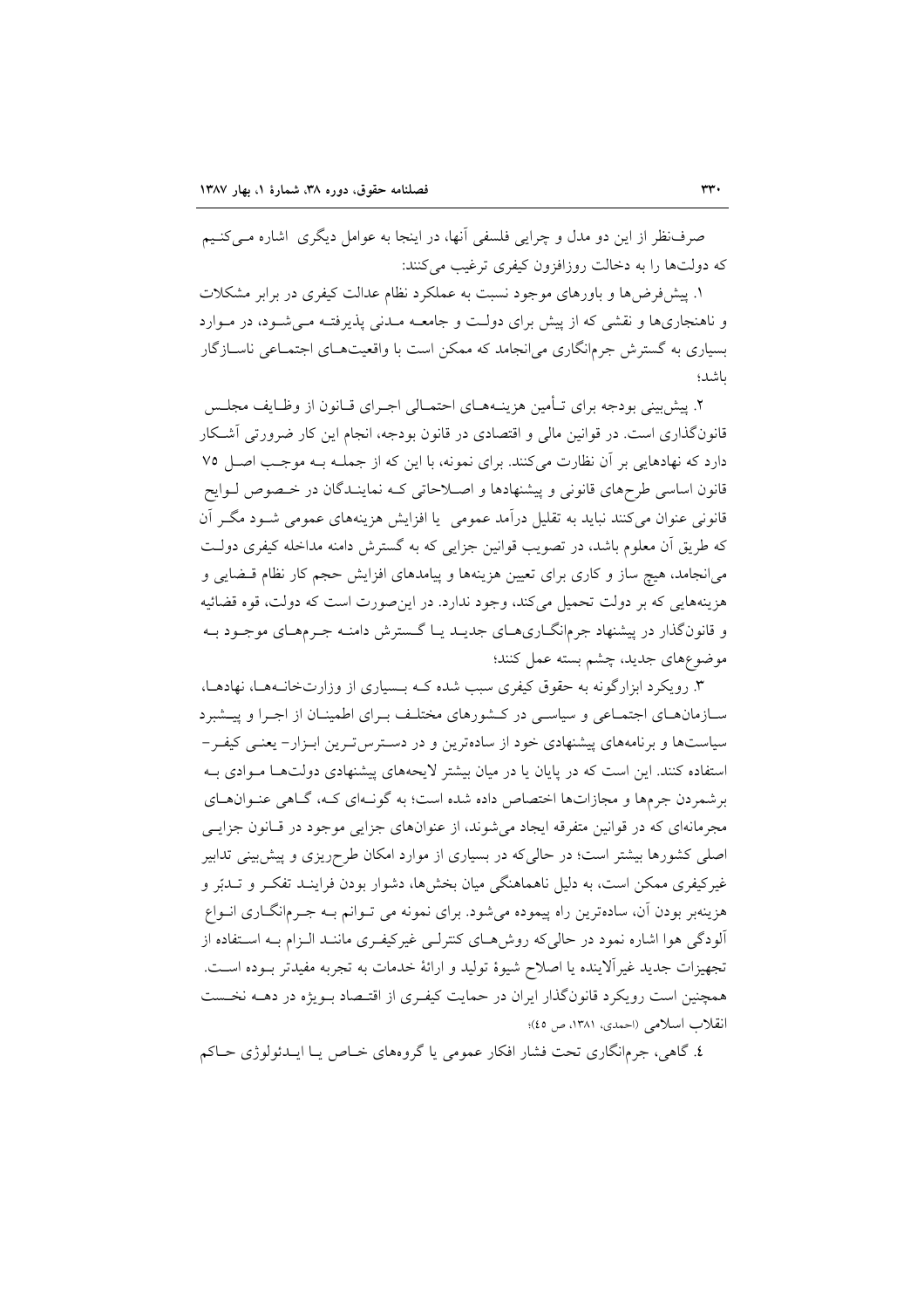اتفاق می افتد. برای نمونه، همچنان که در گذشته سقط جنین به دلیل موافقت با قوانین مــذهبی و باورهای مردم جرمانگاری شده بود، جرمزدایی از آن نیبز در برخبی از کـشورها در فاصـله سال های ۱۹۵۰ تا ۱۹۸۵ بر اساس تغییر در این عامل ها ـ یعنی باورها و اعتقادات مردمی- واقع شد (صانعی، ۱۳۸۲، ص١١٣). تغییر در قوانین مدنی و کیفری ایران در جهت حمایت بیشتر از زنبان كه همسو با خواست افكار عمومي، از ديگر نمونههاست.

یادآوری این نکته ضروری است که بیشتر جرمانگاریهای جدید پاسخ سیاسی دولتها به نگرانی های عمومی درباره نوعی رفتار است که همواره از رهگذر مطبوعات و رسانهها نیــز بــه آن دامن زده می شود (Ashworth,1999,p.24)؛

۵. تقویت بنیههای سیاسی، اقتصادی و نظامی؛ مانند جرمانگاری سـقط جنـین در شــوروی پیشین هنگامی که با خطر حمله آلمان و ژاپن روبهرو شد. همچنین است جواز سقط جنین در ژاپن پس از جنگ جهانی دوم به دلیل افزایش جمعیت و کمبـود جـا و مکــان در ایــن کــشور کو چک (صانعی، ۱۳۸۲، ص۱۱۳)؛

٦. مبهم و نامعین بودن تعریف جرایم و عناصر آنها از دیگر عواملی است که در نبود مبنا و اصولی معتبر و اعمال شدنی، راه را بر استفاده بی مورد از حقوق کیفری باز می گذارد. بـه بیـان دیگر، در شرایطی که جرم یک تعریف مفروض ندارد بلکه ثمره تعریفـی کنتـرلشـدنی اسـت، اینکه رفتاری جرم تعریف شود یا نه، تبدیل به امری اختیاری و دلبخواهی می شود که تنهـا در دامن قانون گذاران و سیاست گذاران می افتد.

۷. ناهماهنگ عمل کردن نظامهای کنترلی و نظامهای اجتماعی به دلیل ناگــاهی از نقــش و کارکرد یکدیگر، یا بخشی نگری به استفاده بیش از حد از کیفر می|نجامد تا ضعف ناشی از این ناهماهنگی را در ظاهر بیوشاند.

### ۲. ضرورتهای جرمزدایی

اقدام قانونگذار در ایجاد جرم هزینههای فردی، اقتصادی، اجتماعی و سیاسی بـسیاری بـر جامعه و افراد تحميل مي كند (Schonsheck,1994,pp.1-7). همهٔ اين هزينهها در جرمهاي مختلف همواره یکسان توزیع نمیشوند. بلکه، ممکن است هزینههای اجتماعی جرمانگاری یک رفتـار از هزینههای سیاسی یا مادی آن بیشتر باشد یا در موارد دیگر هزینههای سیاسی بر سایر مـوارد غلبه كند.

همانگونه که خواهد آمد، با سنجش هزینهها و سودمندیهای جـرمانگــاری و نیــز امکــان استفاده از سایر راههای غیرکیفری درمی یابیم که در موارد بسیاری کفه این هزینهها از سودهای آن سنگين تي است.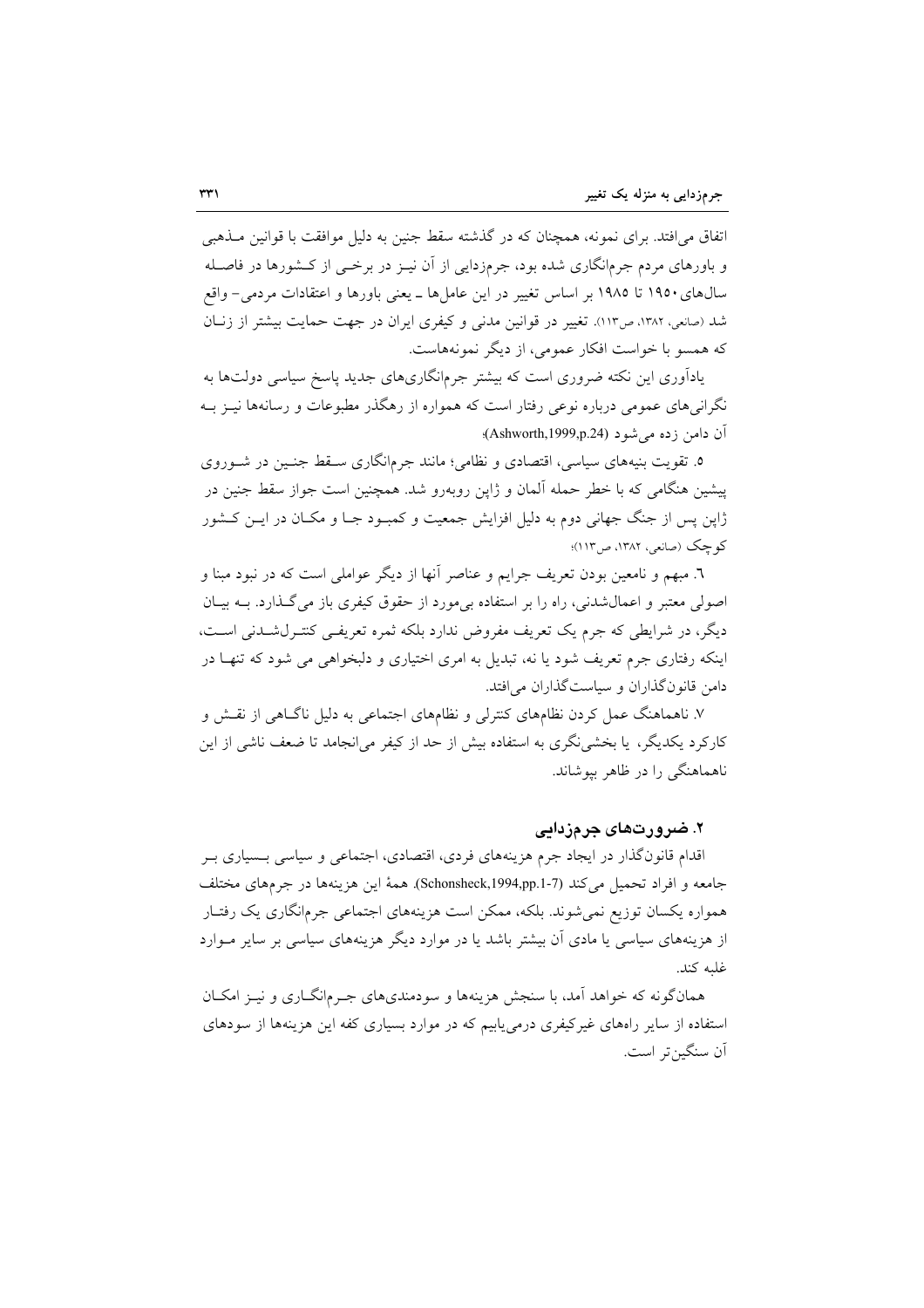مهم ترین آثار منفی و هزینههای جرمانگاری عبارتاند از:

۱. مداخله کیفری بیشتر محدوده حقوق و آزادیهای فردی را تنگ تیر می کنید. اگیر ایین مداخله از حداقلها افزون تر شود، مردم دولت را مانع اصلی فعالیت آزادانه خود میپندارند. باز گذاشتن ارادههای فردی و تأمین استقلال عمل افراد با دخالت کمتر دولت امکانپــذیر اســت و نه با فشار و اجبار. از اجبار فقط به وقت ضرورت و در موارد مهم باید اسـتفاده کـرد و نــه در همه موارد. زیرا، «برای شکستن یک فندق از یتک استفاده نمی کنند»؛

۲. اگر بار نظام کیفری فزونی پابد، اجرای قانون می تواند بسیار متغیر و در برخی موارد بـا تبعیض و تضییع حقوق افراد همراه باشد. زیرا، به دلایل عمـل گرایانــه یــا تبعـیض]میــز بخــش اندکی از مجرمان شناسایی، دستگیر و سرانجام محکوم میشوند و همـواره عـدهای از گردونـه اجرای عدالت کیفری بیرون میمانند. در این صورت است کـه گرفتـاران احـساس بـی،عـدالتی می کنند و اقدامهای اصلاحی (در صورتی که هدف از مجــازات باشــد) در مــورد آنــان کــماثــر خواهد بود؛

۳. تشخیص ارتکاب جرم به مقامهای مختلف صلاحیتداری سیرده می شود که گسترهای از دادرسان، نیروهای انتظامی و سایر ضابطان دادگستری را دربرمـیEگیـرد. در همـه نظـامهـای قضایی، همواره امکان سوءاستفاده مقـامهـای صـلاحیتدار از موقعیـت و صـلاحیت قـانونی خویش وجود دارد. انحراف از مسیر قانونی و عادلانه در امور کیفری به مراتب آثار ناگوارتری از سایر بخشها بر جای میگذارد که جبران آن دشـوارتر اسـت. کـم شـدن دایـره وظـایف و مداخلههای کیفری بروز این مشکلات را کمتر میکند؛

٤. هر چه بر دامنه جرمانگاری افزوده شود، به دلیل رویارویی بیشتر مردم بــا دســتگاههــا و کارگزاران عدالت کیفری، هم امکان بزهدیده شدن ساختاری مراجعهکنندگان به نظام قــضایی و هم تحمل هزینههای بیشتر بر دولت افزایش می یابد. ایـن مـشکل در کـشورهایی کـه سـازمان قضایی پیشرفتهای ندارند، دوچندان بوده و با جلوهها و ویژگیهای خاصی نمایان می شود؛

٥. از آنجا که ویژگی نظام کیفری تأکید و تمرکز بر رفتار پدیدآورندگان جرم است، به طور معمول در بررسی و تحلیل رفتار مجرمانه، بر رفتار مجرم و در مواردی بزهدیده و کـنش میـان آنان تأکید می شود و از شـناخت و مطالعــه سـایر عوامـل مـؤثر در بــروز ایــن رفتــار و نقــش سازمانها و دیگر نهادهای اجتماعی به طـور ناخودآگـاه غفلـت مـی شـود. در شـرایط عــادی اجتماعی، نارسایی موجود در تعامل میان مردم با همفکری، تعقـل و گـاه پادرمیـانی نهادهـای مدنی و اجتماعی رفع میشود. ولی، در شرایطی که برای پاسخ به یک ناهنجاری یا نارسایی از ابزار کیفری استفاده می شود، ضعف و نارسایی نهادهای اصلی اجتماع نادیده گرفته شده و بـار این گرفتاری بر دوش نظام کیفری قرار میگیرد. بدیهی است که ایـن نظـام کــه تنهـا ابـزار آن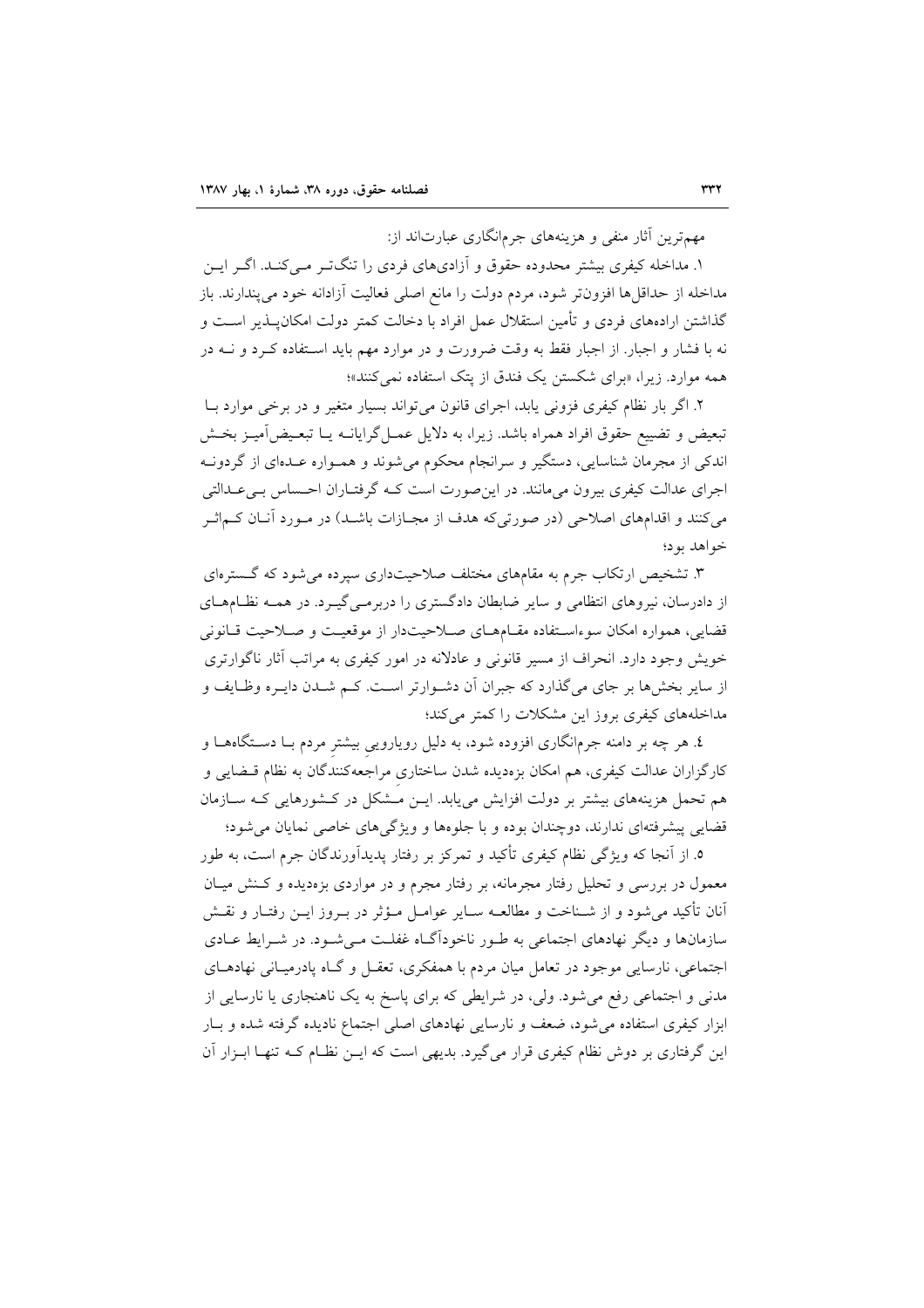پاسخ کیفری و سرکوبگرانه است، نمی توانـد ایــن مـسئولیت را بیــذیرد و مــشکل را بــه طــور ریشهای حل کرده یا برای آن پاسخ مناسب جست و جو کند؛

٦. در هر جامعه، همواره ميان بخشي از ارزش۵ا، هدفها و منافع افراد تضاد وجـود دارد. حقوق کیفری نباید برای کاهش و محدود کردن این کشمکشها به گونـهای دخالـت کنـد کـه افراد و نهادهای اجتماعی توانایی رفع یا کاهش این کشمکشها یا کمک بــه گــزینش مناسـب یکی از مؤلفههای کشمکش را از کف بدهند. در این صورت، نقش جامعه مدنی و نهادهـای آن به طور نامعقول به نفع حقوق کیفری ضعیف می شود که سـرانجام بـه اعمـال اجبـار بــسیار و بستهتر شدن دایره اراده و استقلال عمل فردی منجر میشود. کشمکشها را باید در قالب یک سیاست اجتماعی سنجیده مدیریت کرد و از راههای غیرکیفری سامان داد تا به جریـانی تبـدیل شود که به حیات جامعه آسیبی وارد نکند؛

۷. توسل فراوان به واکنش جزایی جامعــه را در درازمــدت بــه جــای گــرایش بــه تقویــت بنیانهای اجتماعی یا پیشگیری اجتماعی، گرفتار واکنشهای منفی اجتماعی سرکوبگر می کنـد. به سخن دیگر، مداخله نظام عدالت کیفری می تواند به بی اثر کردن قدرت و نفوذ سـازمانهــای اجتماعي منجر شده و رفتهرفته مردم عـادت كننـد كـه بـراي حـل پديـدههـاي دردسرسـاز و مسئلهدار، زور و سرکوب را بهترین پاسخ بیابنــد و از تــدبّر در دیگــر گونــههــا و شــکلهــای پاسخدهی بازمانند. آسیب جدی ناشی از این روند عبارت است از فرهنگ $\mathcal{Z}$ سازی نـامطلوب و ساختاري كردن خشونت نامشروع و بي مورد در برابر پديـدههـاي اجتمـاعي. افـزون بـر آن، جرمانگاری سیاستهای کارآمد پیشگیری اجتماعی را بـه مبـارزه طلبیــده و راه را بـر فعالیـت نهادهای مدنی و اجتماعی میبندد یا حرکت آنها را کند میکند؛ ٰ

۸ شرایط و امکانات قانونی نظام کیفری به اندازهای است که عناصر دخالتکننـده در آن− مانند بزهدیده، پلیس، دادستان و سایر ضـابطان دادگـستری – راحـتتـر و بـا اختیـار بیــشتری می توانند دعوای کیفری را آغاز کنند. برای نمونه، همین که بزهدیده فـردی را بــه منزلــه مــتهم معرفی کرد یا دادستان علیه او ادعانامه صادر کرد، قوانین کیفری ابزارهای فراوانی را در اختیـار مقامهای مربوط برای گردآوری دلایل قرار میدهند. در حالی که، در نظام مدنی یا اداری، ابـزار و امکانات گردآوری دلایل ضعیفتر از نظام کیفری است. همچنین، می توان گفت کـه امکـان بهر ممندی از مشاوره حقوقی کمهزینه در دعوای کیفری از سایر دعاوی بیشتر است. افزون بـر اّن، رسیدگیهای کیفری- بـر خـلاف امـور مـدنی یـا اداری - خطـر مـالی کمتـری را بـرای شروع کننده دعوا در یی دارد.

بیشتر بودن هزینه دادرسی و حقالوکاله و طولانی تر بودن زمان رسیدگی در دعوای مـدنی

<sup>&</sup>lt;sup>1</sup>. Criminalization: Stop, http://www.actupp.org/atricle646.html.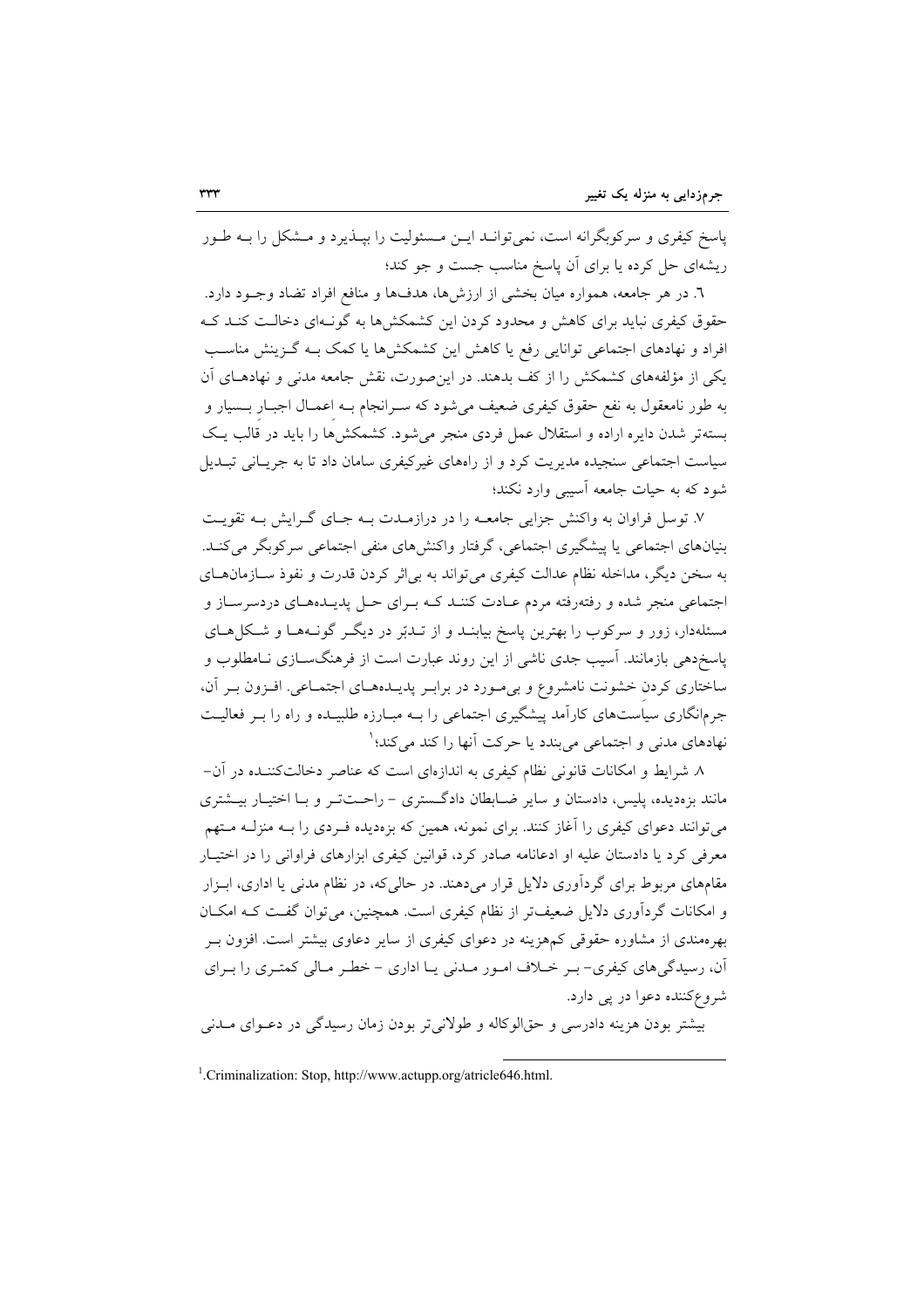گرایش ضعیفتری را در افراد برای شروع دعوا ایجاد می کند یا دستکم آنان را وامیدارد. بنابراین، مزیتهای دادرسی کیفری در عین حال مسئلهساز نیز است. زیرا، احتمـال شـروع یک دعوای کیفری را نسبت به دعوای مدنی در موارد مشابه بالاتر برده و موجب می شـود کـه افراد بکوشند تا برای احقاق حق خود عمل طرف مقابل را بـه هـر شـکل ممکـن مـصداقی از جرمهای موجود تلقی کرده و به آن اتهام از او شکایت کنند تا از ویژگیهای دادرسـی کیفـری بهره برند و راحتتر و با اقتدار بیشتری بر او بشورند. این است که اگر دامنـه جـرمهــا بیــشتر باشد، اقبال عمومی برای بهره بردن از این فرصتهای قانونی نیز بیشتر می شود. بـرای نمونـه، در فروش فضولی مال متعلق به دیگری، مدعی علاقهمنـد اسـت کـه در ابتـدا دعــوای کیفـری فروش مال غیر را طرح کند تا دعوای مدنی ابطال معامله فضولی را.

۹. انسان با همه پیچیدگی های وجودی و شخصیتی اش موضوع حقوق کیفری است. مـتهم کردن فرد به ارتکاب جرم و محکوم کردن او به تحمل مجازات بر حیثیت و زندگی خصوصی او– در مقایسه با ضمانتاجراهای مدنی و اداری– بیشتر تأثیر گذاشته و آسیبهای سنگین تری را بر او وارد میکند. از این رو، می توان به درستی خاطرنشان کرد که اجرای عـدالت در چنـین وضعیتی دشوارتر از سایر نظامهای کنترل اجتماعی است. شاید، به همـین دلیـل اسـت کـه در حقوق کيفري، جرم بايد «بدون وجود هرگونه شک و ترديد معقول» و بنا به قاعده فقهـي «درء الحد بالشبهه» بدون تردید و شبهه اثبات شود. در حالی که، در دعوای مدنی، برخی از نظامهای حقوقی مانند نظام کامن لو قاعده سنجش احتمالات را که سادهتر است، پیش کشیدهاند.

شيوه اثبات كيفري بر قاعده دادرسي «اقناع وجداني قاضي» يي افكنده مي شود تا شبايد بـا اطمینان بیشتری عدالت اجرا شده و امکان اشـتباه را در موضـوعی کـه خطرآفـرین اسـت، بـه کمترین میزان آن برساند. در کنار این قاعده، دهها قاعده امری دیگر را در آیین دادرسی کیفری سراغ داریم که بر آن اند تا یک دادرسی عادلانه و منصفانه را تدارک بینند. این در حالی است که ما با چنین تضمینهای مهم و گستردهای در امور مدنی و اداری روبهرو نیستیم. ایــن همــه برای اَن است که خطر دادرسی کیفری ــ که با اتهام زدن به فرد اَغاز می شود ــ به مراتب بیشتر و زیانبارتر از سایر دادرسی هاست. بدیهی است که همین تضمینها هزینـه بیـشتری را نیــز بــر جامعه تحميل مي كند؛

۱۰. گستردگی دخالت کیفری و به سخن دیگر تورم کیفری دستگاه قضایی را از پـرداختن به هدفها و کارکردهای ذاتی و اساسی خود که در قانون اساسی آمده است، بازمیدارد.

# ۳. موانع جرمزدایی و عقبنشینی حقوق کیفری

همه این عوامل ضرورت بازنگری در گرایش به جـرمانگــاری و سیاســت جنــایی ملــی را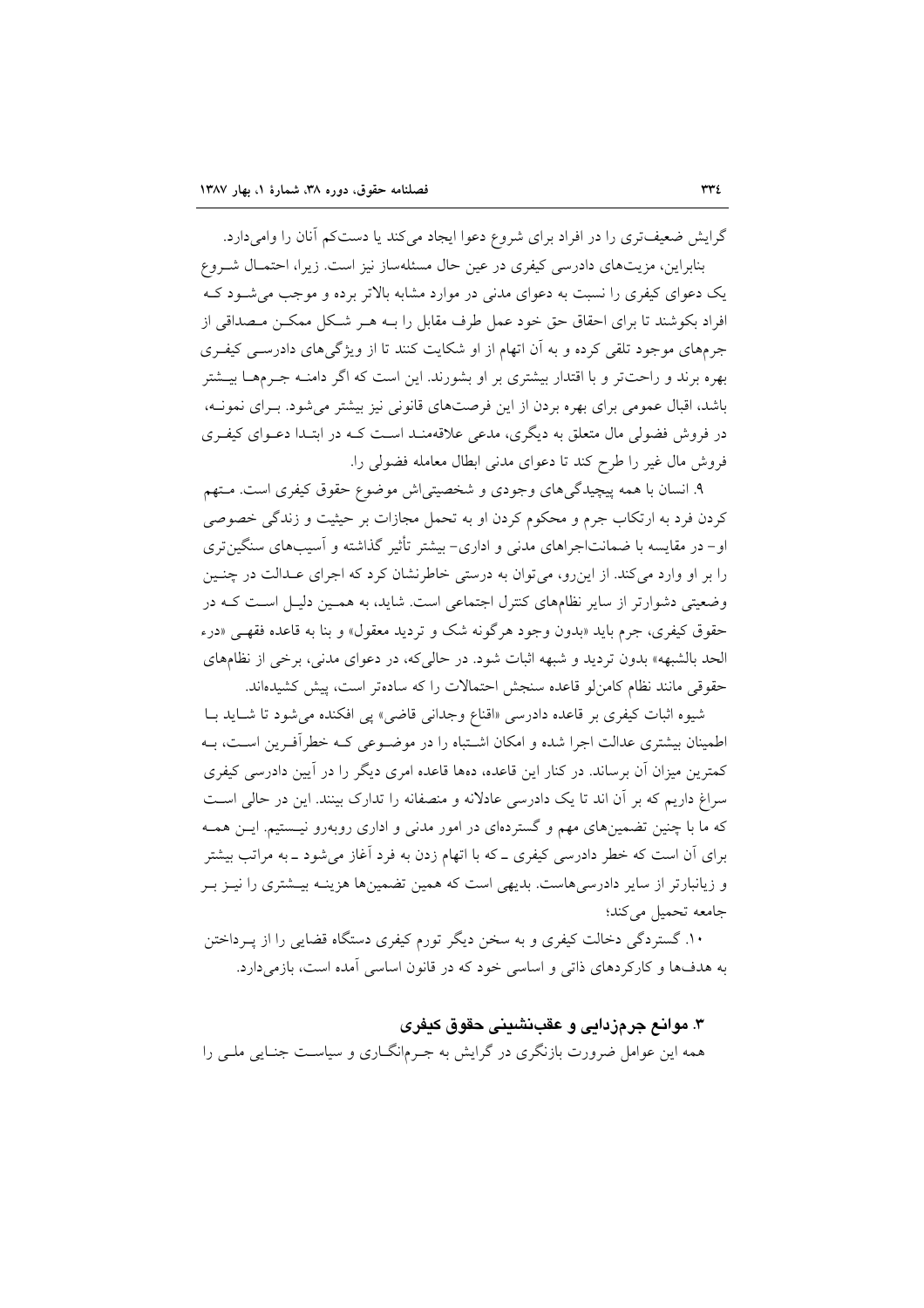نمایان می کند. باید بر راه ورود رفتارها به حوزه کیفری صافی هایی تعبیه کرد که به بزرگ شدن بے دلیل و پی خاصیت حقوق کیفری منجر نشود. ولی، این امر به تنهایی کافی نیست، بلکه بایــد در آنچه موجود است نیز بازنگری کرد و با مطالعه وضعیت و امکانهـای موجـود تغییــری در قوانین کیفری به نفع آزادی فردی و شیوههای غیرکیفری ایجاد کرد. تدبیر و راهکار نخست بـه بسته شدن ورودیهای حقوق کیفری می انجامد. ایـن امـر نیازمنـد تغییـر در مبـانی اندیـشه و نگرش۵ا و انتظاراتی است که از حقوق کیفری داریم که البته تغییــری تقریبــاً درون ســازمانی و متکي بر خواست قوه قضائيه و توجيه قوه قانونگذاري است. دومين راهکار که مي تـوان از آن با «راهبرد عقبنــشینی» یــا «پــالایش قــوانین کیفـری» پــاد کـرد، معمــولاً تغییـری چندبعــدی، میانبخشی و میانسازمانی است که به همکاری، همراهی و فهم همگانی نیاز دارد. این راهکـار که از آن به جرمزدایی تعبیر میکنیم، انواع چندگانه جرمزدایی پیشگفته را در برمـی گیــرد کــه دایره آن به قضازدایی و کیفرزدایی هم منتهی می شود.

انجام این طرح تغییر در همان ابتدا با بی رغبتی عوامـل و کـارگزاران مداخلـهکننـده در آن روبهرو میشود که باید آنها را شناخت. مهمترین موانع بر سر راه این تغییر عبارت اند از:

۱. نهادهای قانونگذاری ظرفیت محدودی دارند و نمی توانند قوانین را با توجه به تغییرات اجتماعی و بین المللی تطبیق داده و گاهی قوانین کیفری را با توجـه بـه ایـن شـرایط و میـزان رضایتبخش بودن انها تغییر دهند. جرمزدایی نکردن از وصفهای مجرمانهای که در شـرایط خاصی و برای زمان معینی ایجاد شده یا بدون اینکه مقید به زمان باشـند وارد حقـوق کیفـری شدهاند ولي اکنون نمي توانند به کارکرد اصلي اين حقوق کمک کنند، از سببهاي تورم کيفري محسوب مي شود؛

۲. دومین عامل عبارت است از کوتاهی قانونگذاران در پـذیرش وضـعیت پـیشگفتـه و سازگار كردن قوانين با واقعيتها و شرايط اجتماعي؛

۳. عامل سوم ترس از این است که جرمزدایی موجب افزایش رفتارها و اَعمالی شود که از آنها جرمزدایی شده است. ولی، بنا بـه گـزارش جـرمزدایـی شـورای اروپـا report on) decriminalization,1980,p.61) تحقیقات تجربی برای رسیدن به ایسن نوع نتیجـهگیـری کلـی کمکی به ما نمی کنند. البته، این تجربهها در همه کشورها یکسان نیست و مبی توانید متفیاوت باشد. با وجود این، برای اطمینــان از درسـتی ایــن گــزاره بایــد موضــوع در هــر کــشوری کــه می خواهد از برخی عنوانهای مجرمانه جرمزدایی کند، ارزیابی شود؛

٤. ترس از اينكه جرمزدايي يا توسل كمتر به كيفر موجب كــاهش اقتــدار نظــام كيفــرى و دولت شود. بسیاری از کارگزاران عدالت کیفری بر این باور اند که اگر رفتاری از دایره حقــوق کیفری خارج شد، دیگر نمی توان آن را کنترل کرد. در حالی که، جرمزدایی از رفتار بـدین معنــا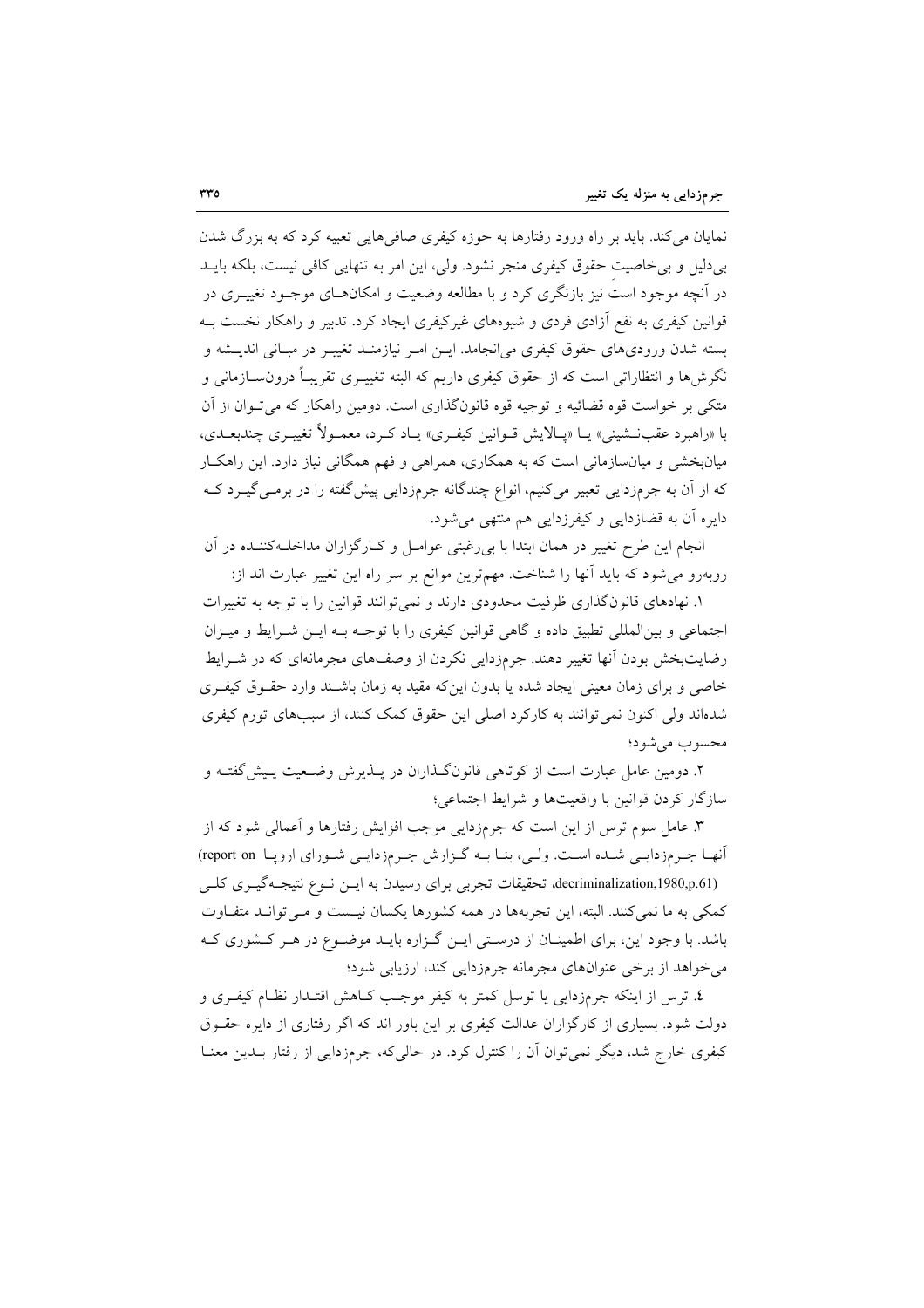نیست که لزوماً آن را وارد گستره آزادی فردی کنیم، بلکه می توان آن را همچنــان درون حــوزه صلاحیت دولت باقی گذاشت و به تناسب برای نظارت بر آن از تدابیر مناسب جانشین استفاده کرد. این ترس بی مورد است مــشروط بــر اینکــه بــر اســاس مطالعــه و تحقیــق انجــام شــود و گزینههای مختلف پیش رو برای مقابله با پدیده مجرمانه بررسـی شـود و تنهـا در مـواردی کـه ارزیابیهای انجام شده جرمزدایی را امکانپذیر بدانند، این امر عملی شود. بدیهی است کـه در این فرض خود جرمزدایی نمی تواند مایه ترس مردم و کارگزاران عـدالت کیفـری باشـد؛ مگـر أنكه بدون مطالعه و تحقيق انجام شود يا در موارد نابجا از آن استفاده شود؛

۵. عامل دیگری که سد راه جرمزدایی میشود و از آن طـرف راه را بــر جــرمانگــاریهــای جدید نیز میگشاید، فهم نادرست از رویدادها و ناآگاهی نسبت به شناخت مشکلات و حل آنهاست. افزایش میزان برخی از جرمها مانند جرمهای خشونتآمیز جوی روانی ایجاد می کند؛ به گونهای که، هر پیشنهادی برای جرمزدایی با این ادعا که این اقدام موجب تـضعیف احتـرام به قانون می شود، با اعتراض روبهرو می شود. در چنین شرایطی که هر روز بر بار حقوق کیفری افزوده می شود، بزهدیدگان جرمهای خرد و کوچک از تعقیبهای فاقـد کـارایی بـدین نتیجـه میرسند که نظام عدالت کیفری کارآمدی خود را در برخورد با جرمهای مهم تـر نیــز از دســت داده است؛

٦. ناتوانی یا نامناسب بودن نظام پیشگیری از جرم و سایر نهادهای دولتی یا اجتماعی برای برخورد با ناهنجاريها (آقايي، ١٣٨١، صص ١٨١-١٦١).

جرمزدایی، راهکاری برای عقب نشاندن حقوق کیفری به مرزیهای واقعی تر و نشاندن آن در قلمرو ذاتی خود به شمار میآید که اگر بتوان از موانع پیش روی آن خلاصی یافت یا آنهـا را سست کرد، امید میرود که تورم کیفری کاهش یابد.

# پ) جرمزدایی به منزله یک فرایند تغییر: ملاحظهها، ضرورتها و برنامه عمل (با توجه تجربه ابران)

۱. درک و مدیریت تغییر (managing change) در جرمزدایی مهمترین موضوعهایی که در مدیریت فرایند تغییر در جرمزدایی باید به آنها توجه کرد، بـه شرح زير است (تاچرو، ١٣٨٢، صص٢٠-١٤٠): ۱. مسئولیت فرایند تغییر چگونه و در کجا برعهده گرفته می شود؟؛ ٢. آزادي عمل نظام تحت فشار براي تغيير؛ ۳. نقش و اختیارات حکومت در اداره اجتماع به طور کلی و نقش قوه قضائیه در حکومت و مأموریتهایی که برای آن در نظر گرفته شده است به طور خاص؛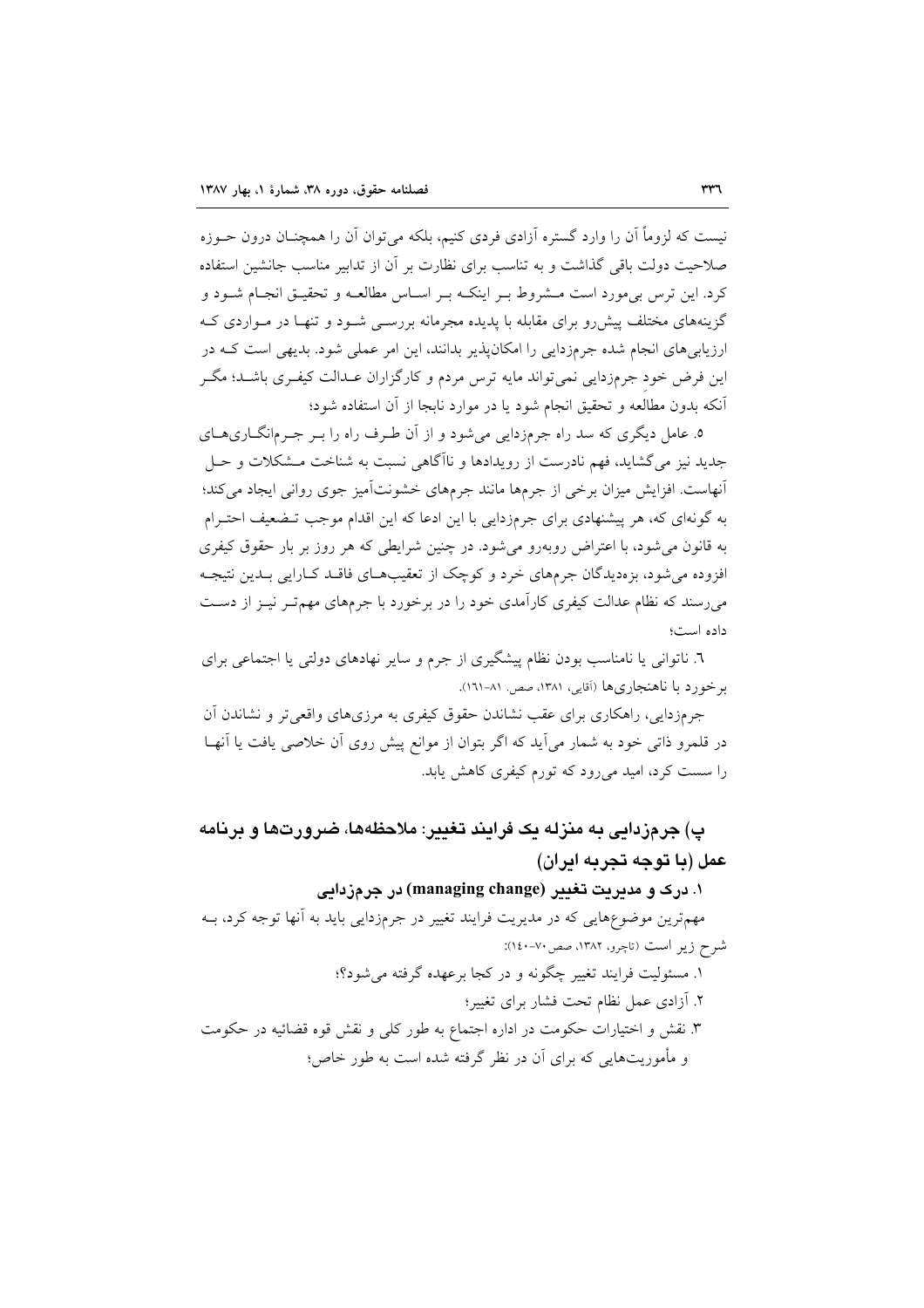٤. نقش قوه قضائيه، دولت و مجلس در فرايند تغيير؛ ٥. نقش جامعه مدني؛ ٦. تغییر هدایت شده یا فرایند خود\_ سازماندهی دوباره؛ ٧. ظرفيت هاى اصلاحات؛ ۸ فلسفه و ارزش ها.

مجموع این عوامل محدوده، میزان و چگونگی جرمزدایی را مشخص میکند؛ بـه گونــهای که می توان گفت که در کشورهای مختلف با تغییر در هر یک از این عوامل، موضـوع و دامنـه تغيير نيز دستخوش قبض و بسط مي شود. درباره تغيير در قــوانين جزايــي و كــاهش محــدوده مداخلههای حقوق کیفری پرسشهای مهم و اساسی زیر قابل طرحاند: چه کسی یا چه نهـادی خواهان تغییر است و آن را چگونه درک میکند؟؛ چه کس یا نهادی مسئولیت کمک به فراینـد تغییر را داراست؟ و چگونه نقشهای خود را به گونـهای اثـربخش بـر عهـده مـی گیـرد؟ اگـر جرمزدایی را به منزله یک تغییر در نظر بگیریم، گام نخست در مسیر اجرا درک ضـرورت ایــن تغییر و دلایل آن است. زیرا، درک تغییر و مدیریت آن مضمون اصلی مدیریت در دنیای کنونی به شمار می آید.

به نظر می رسد که زمینههای تاریخی و شرایط موجود در هر جامعه است که می تواند به ما پاسخ دهد که چه کسی تغییر را پیش میبرد یا ضرورت آن را درک میکند. با توجه بــه آنچــه دربارهٔ اصل جرمزدایی و ضرورت آن بیان شد، به خوبی می توان گفت کـه از آنجـا کـه تــورم قوانین کیفری و افزایش فزایندهٔ عنوانهای مجرمانه موجب انـسداد در سیاسـتهـای جنـایی بسیاری از کشورها شده، درک مشکل و ضرورت حل آن ابتدا و معمولاً بایــد در قــوه قــضائیه ایجاد شود که بیشتر از بقیه بخشها در جریان اجرا و اعمال قوانین و مقررات کیفری قرار دارد و آنگاه انتظار میرود که نهادهای دولتی یا غیردولتی درگیر در این تغییـر آن را درک کننـد. بــا وجود این، درک مشکل به معنا و مستلزم گزینش راهحل مناسب نیـست و چــه بـسا بــه دلیــل ضعف مدیریت تغییر راهحلهای نادرستی گزینش شود که بر مشکلات موجود نیز بیفزایند.

البته، همانگونه كه گذشت، فهم شرايط جديد به طور طبيعي و معمولي بايد از قوه قضائيه آغاز شود. به نظر می رسد که این امر در ایران در سطح عالمی قوه قضائیه و بـه ویــژه بــا تأکیــد فراوان و مستمر رئیس قوه قضائیه بـر ضـرورت توسـل کمتـر بـه کیفـر و حمایـت از برنامـه جرمزدایی و پیگیری جدی آن صورت گرفته است (ماشمی شاهرودی، ۱۳۸۳، صص ۳۱-۳٤). هــر چنــد در این تغییر، تورم کیفری و تحمیل فشار فراوان بر دولت و جامعه عامل مهــم و تعیــینکننــده می باشند، با توجه به تجربه سالهای متمادی مدیریت امور در ایران نقش و اراده مقامهای عالی در درک مشکل و تغییر و ضرورت آن و نیز گزینش راهحل مناسب تأثیر مهمتری در آغاز ایــن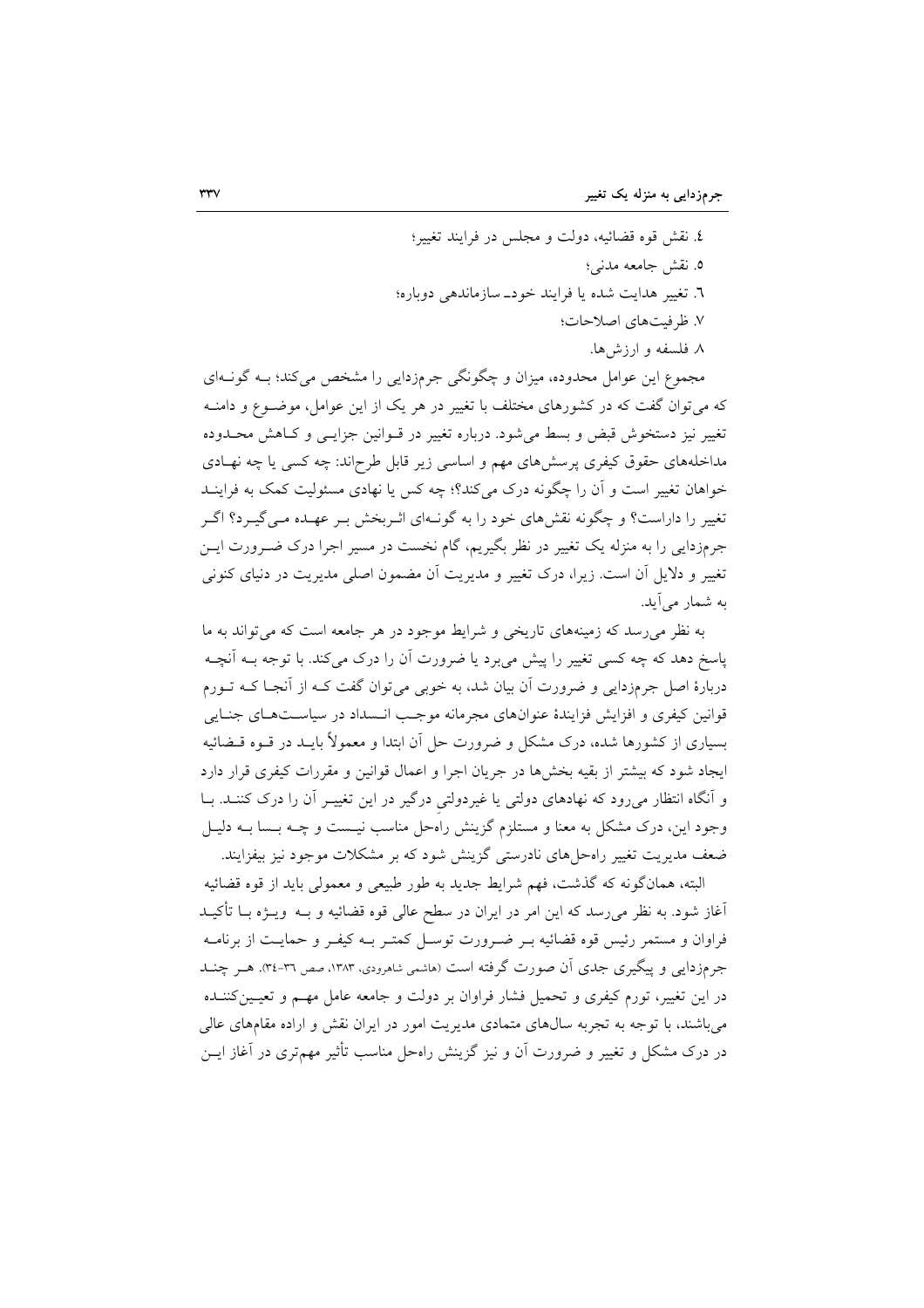فرايند تغيير وتحول داشته است.

از این رو، طبیعی است اگر بگوییم مسئولیت و مدیریت این تغییـر بـر عهـده قـوه قــضائیه خواهد بود که هم ضرورت آن را دریافته و هم بیش از سایرین از منافع آن بهره خواهــد بــرد؛ درست است که نظام قضایی و عدالت کیفری بیش از همه و آشـکارتر از دیگـران زیــر فــشار تورم کیفری و جریان پردردسر رسیدگیهای کیفری است، بـا ملاحظـه ارزش اساسـی مـورد حمایت در این فرایند تغییر و هدفهای موردنظر آن، دیگران هم باید به این هدف کمک کنند. جرمزدایی، در واقع، کوششی برای تلطیف فرهنگ خــشونتگــرای جامعــه (اعــم از دولــت و ملت) و حرکت به سمت مدنی تر کردن پاسخهای قدرت به ناهنجاریها و مشکلات است. این هدفی است که متعلق به یک بخش از نظام حکومتی نیست، بلکه به حضور همه آنهـا نیازمنــد است.

چون این روند متضمن تغییر وضعیتی است که نهادهای مدنی و اجرایـبی در ســوی دیگــر تغییر ایستاده اند، آنها نیز در این موضوع دارای نقش پذیرنده، هماهنگکننده و سـازماندهنــده ثانویه خواهند بود؛ بدینِمعنا که آنها هم باید ضرورت تغییــر را بپذیرنــد و آگاهانــه آن را درک کنند و از اهمیت و سودمندی آن آگاه شوند و آنگاه برای اجـرای طـرح بـه خواسـت مـسئول فرایند تغییر با او در اجرای کار مشارکت کنند و امور را بـرای پیـشبرد برنامـه و دسـتیابی بـه هدفهای موردنظر هماهنگ کنند. از همه مهمتر، در مرحله سوم که وقوع تغییر و جابـهجـایی وظایف و کارکردهاست، آنها باید ساز و کارهای لازم را برای سازماندهی پاسخهای غیرکیفری در درون سازمان خود پیش بینی کنند و فعالانه در ارزیابی و رفع موانـع و کاسـتی۵حـای برنامــه عمل بکوشند تا ترمیم انجام شده نهایی شده و اجزای تازه وارد بدون هیچ آسیب و عفونتی به بدنه نهاد اجرایی جوش بخورد و با آن همساز، هماهنگ و همراه شود.

در کنار اینها، نباید از نقشی که قوه قانونگذاری در رسمیت بخشیدن بـه ایــن تغییــر دارد، غفلت کرد. برای این کار لازم است که این قوه نیز همانند دیگر نهادهـا مـشکل را درک کنـد، ضرورت تغییر را بفهمد و گزینش راهحل را بپسندد و به اعتبار موقعیت قانونیای کـه دارد، در تصمیم سازی و تصمیم گیری درباره موضوع مشارکت کرده و به آن رسمیت ببخشد.

بنابراین، در جهت شناسایی منابع تغییر، میتوان یادآور شد که این تغییر هم درون سازمانی است و هم برونسازمانی و ناشی از خواست نهادها و سازمانهای غیرقـضایی بـرای تغییـر در وضع موجود و اّسانسازی برخورد با مشکلات کم۱همیت که از نظـر کمّـی حجـم بــسیاری از یروندههای دادگستری را تشکیل داده و وقت و انرژی زیادی را از همه دستگاهها گرفته است. یکی از مسائل مهم در پذیرش جرمزدایی، شخصیت مسئولان و مدیران تصمیم گیـر اسـت.

افراد فعال و با اعتماد به نفس و خطرپذیر بیش از افراد منفعل حاضر به پذیرش این تغییر انــد.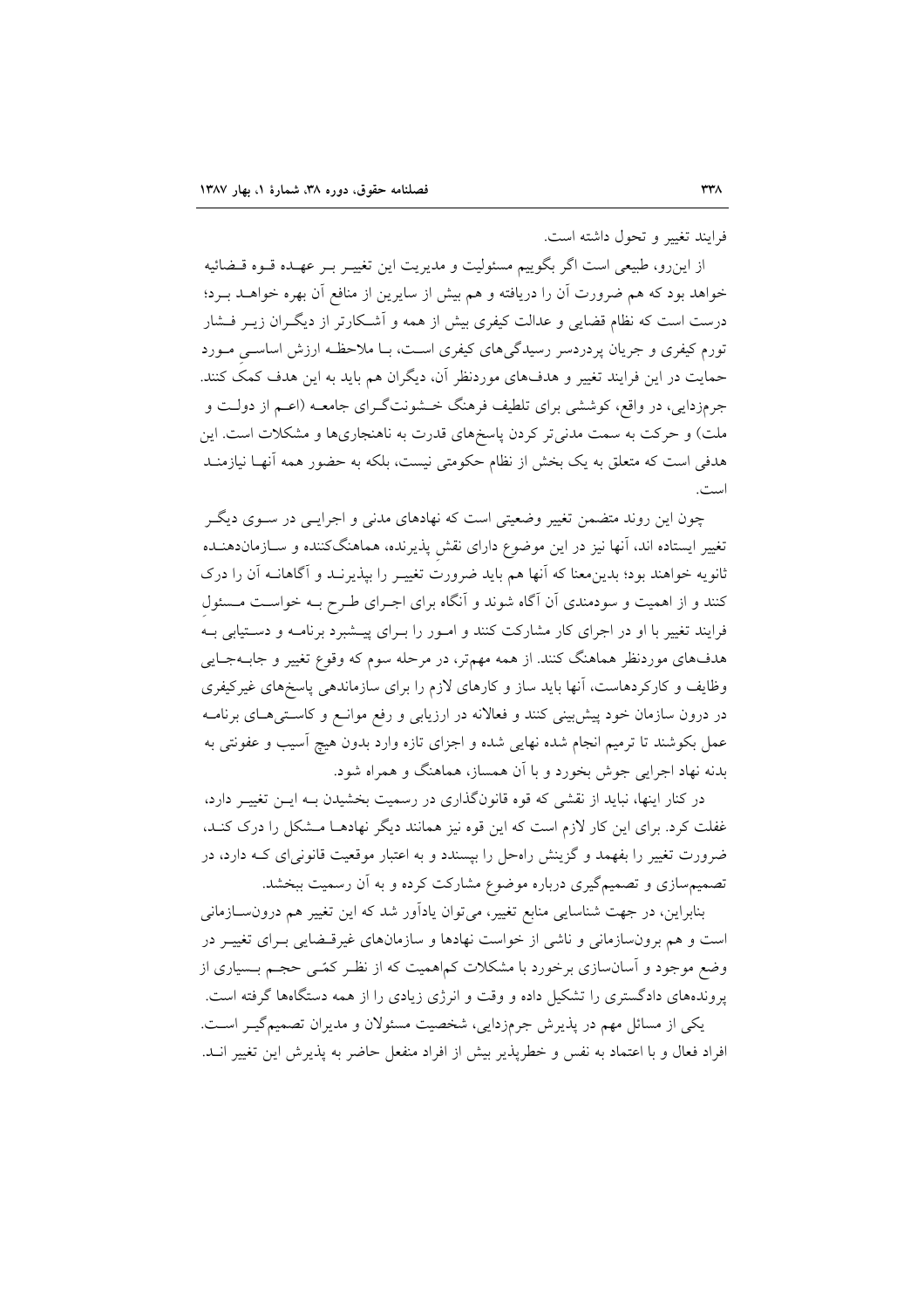نکته دوم اینکه از آنجا که هر نوع تغییــری افــزون بــر رهبــر و مــدیر بــه پیــرو هــم نیــاز دارد، شخصيت آنها نيز در تحقق اين امر مؤثر است.

با این توضیح میتوان نهادهای درگیر و مسئول در این فرایند تغییر را در نمودار زیر نـشان داد.

## نمودار ۲: عوامل درگیر در جرمزدایی

۱) قوهٔ قضائیه → پذیرش و درک تغییر در نظام کیفری و کاهش عنوانهای مجرمانه ر فتار

٣) جامعهٔ مدنی

٤) قوهٔ مقننه ← رسمیت بخشی به تغییر و قانونمند کردن رویهها، نقشها و ساز و كار ها

به نظر می رسد که نقش اساسی را در قوه قضائیه مراکز تحقیقاتی آن می تواننـد ایفـا کننـد؛ مشروط بر اینکه دادگاهها و سازمانهای زیرمجموعه آن این تغییر را باور کرده و اطلاعات لازم را در اختیار نهاد پژوهشگر و مسئول قرار دهند. در قوه مجریه، معاونت حقـوقی و پارلمـانی ریاستجمهوری از آن جهت که در جریان بررسی کارشناسی همه لوایح و طرحها قـرار دارد، و در مرحله دوم، معاونتهای حقوقی و امور مجلس وزارتخانهها و سـازمانهـای مربـوط و بخشهای کارشناسی آنها می توانند در این فرایند ایفای نقش کنند. در قوه مقننه نیـز، در وهلـه نخست، كميسيون حقوقي و قضايي مجلس و در مرحلـههـاي بعـدي كميـسيونهـاي مربـوط می توانند به مدیریت این تغییر و به ثمر رسیدن برنامه کمک کنند. البته، نباید فراموش کـرد کـه مديريت مركزي و هماهنگكننده بخش نهاد مسئول در قوه قضائيه است.

یذیرش این نقشها منوط به آن است که آنان باور کنند که تغییر ضروری است و اینکه این تغییر به سود همه است و می تواند دستاوردهای زیر را به دنبـال داشـته باشـد: قـوه قــضائیه از کاهش عنوانهای مجرمانه یا جرمزدایی بهرهمند میشود؛ هزینههای مادی و معنوی تحمیلی بـر اجتماع به ويژه افراد كمتر مي شـود؛ مــشاركت جامعــه مــدني در برخــورد بــا يديــده مجرمانــه (و اکنون پدیده نامطلوب غیرمجرمانه) بیشتر میشود؛ سازمانها و نهادهـای اجرایـی از اختیـار گستردهتری برای برخورد با مشکلاتی که بیـشتر بـه حـوزه فعالیـت خودشـان مـرتبط اسـت، بهرهمند میشوند؛ و دردسرهای کنونی مراجعه فراوان و مکرر نهادها و سازمانهای مختلـف از مبان مے رو د.

بیشترین عنوانهای مجرمانه در قوانین ایران به قوانین متفرقه مربوط است که به وظـایف و اختيارات وزارتخانهها و سازمانها مربوط مي شوند. در قانون مجازات اسلامي، عنـوانهـاي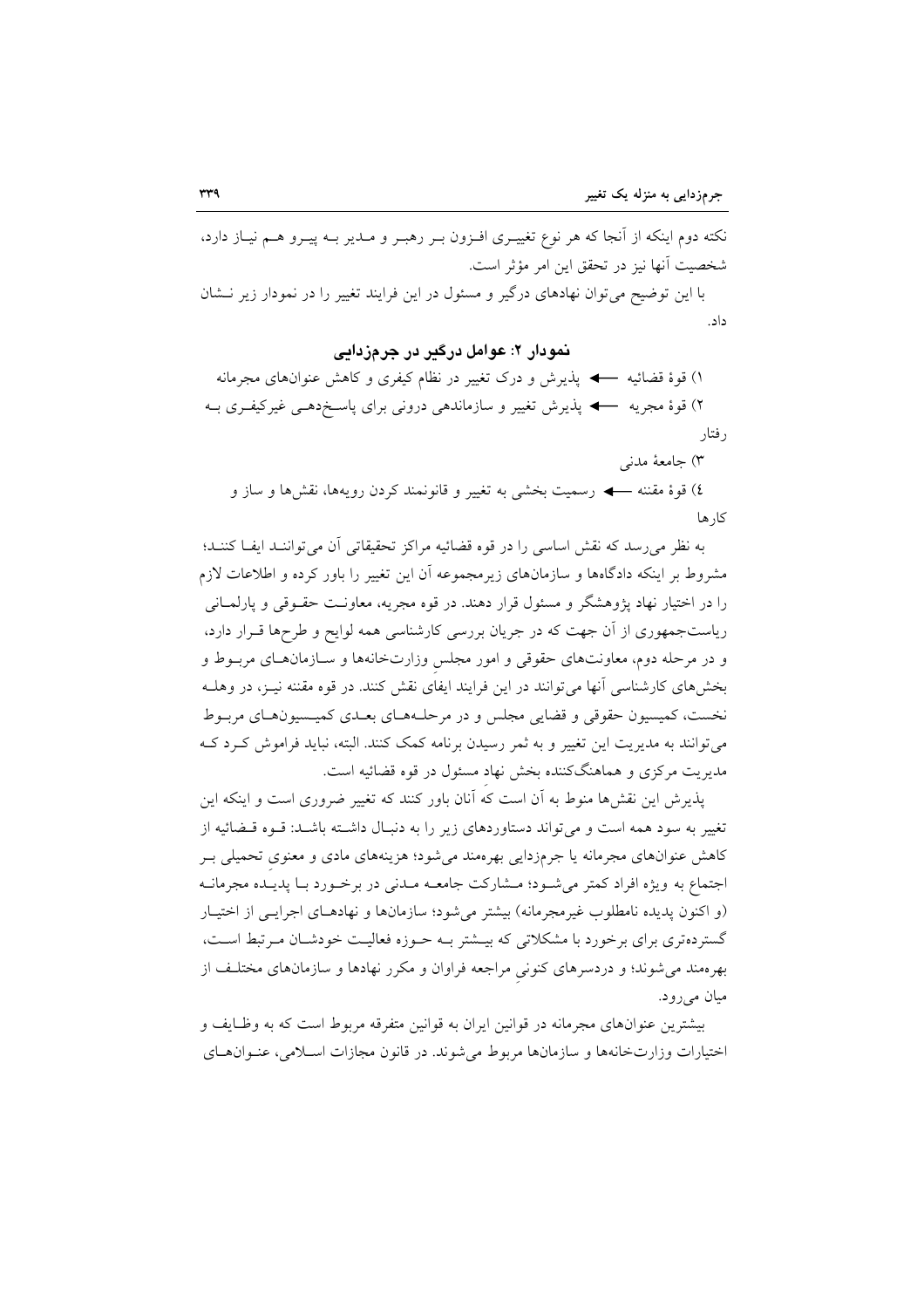مجرمانه معمولاً به رفتارهای مهم و آسیب٫سان شدید اختصاص یافته کـه جهـت جـرمزدایــی اکنون به سمت و سوی آنها نیست، بلکه به گستره وسیعی از عنوانهای مجرمانه هـدف گرفتـه شده که کماهمیت بوده و به نظر میرسد که می توان جای آنها را در قوانین جزایی تغییـر داد و مسئولیت آنها را در پارهای موارد از دوش قوه قضائیه برداشت و به سایر سـازمانهـا و نهادهـا واگذار کر د.

از آنجا که دیدگاه غالب در ایران و بسیاری از کشورها تاکنون این بوده که کنترل رفتارهای نامطلوب اجتماعی در حیطه اختیار دولت است و ساز و کارهایی رسمی برای آن در نظر گرفته شده که مهمترین و شدیدترین آن تحمیل کیفر بر مرتکبان است و ایــن ابــزار ســرکوبگر را نــه فقط برای مسائل مهم که در موارد کماهمیت نیز به کار برده و بدتر از آن به آن عادت کردهاند، کمتر لایحه یا طرحی را می توان سراغ گرفت که تهیهکنندگان برای تـضمین اجـرای برنامــه پــا سیاست موضوع آن طرح یا لایحه از ضمانت اجراهای کیفری استفاده نکرده باشند. بنابراین، به طور طبیعی ایـن سـازمانهـا و نهادهـا بـرای اجـرای وظـایف خـود ناچـار بـودهانـد کـه از ضمانتاجراهای کافی بهرهمند باشند. ولی، چون بیشتر از کیفر استفاده می شـده و دادگـاههـای کیفری را برای برخورد با موارد نقض قوانین صالح میدانستهاند، تصور بر این است کـه اگـر این ابزار از آنها گرفته شود، دیگر نمی توانند نقش خود را اعمال کنند. به ایـن موضـوع عامـل دیگری را هم باید بیفزاییم و آن نوع درک و دریـافتی اسـت کـه ادارهکننـدگان دولـت و قــوه قضائيه و نيز قوه مقننه از دادگاه و قانون دارند كه مترادف با حبس و شلاق و جريمه و به طور خلاصه برخوردهای سرکوبگرانه است. همین نگرش یکی از دلایل پایداری دخالتهای دولت و حقوق کیفری بوده است.

برای توفیق در برنامه جرمزدایی، لازم است کـه هـر یـک از بخـشهـا و نهادهـای درگیـر مسئولیت خود را درک کنند، بشناسند و به خود سازماندهی بپردازند. جرمزدایی مانند هر طرح تغییر دیگر به رهیافتی نظامهند محتاج است که هدف نخستین آن باز تعریف سازگار، هماهنگ و دوجانبه نقشها و تهیه و تدوین أنهاست. هر چند می توان از رهگذر طرحهای «تولیـد شـده کارشناسانه» به این کار دست یافت، نیاز به درک متقابل و پذیرش نقش های جدیـد بــه فراینــد یـادگیری متقابــل شــباهت دارد کــه در آن، مــذاکرهٔ رو در رو از رهگــذر طــرحریــزی دربــاره فرایندهای تصمیمگیری و اجرا صورت میگیرد (تاچرو، ۱۳۸۲، ص۱۶۱). در چنین فرایندی است که همه نقش خود را میپذیرند و باور میکنند و به خود سازماندهی میپردازند.

بنابراين، جرمزدايي نمي تواند و نبايد تغييري يکجانبـه از سـوي قـوه قـضائيه و بـه طـور تحمیلی باشد. دیگر طرفهای این برنامه اگر اهمیت بیـشتری از قـوه قـضائیه نداشـته باشـند، کماهمیتتر نیستند. اگر این فرایند تغییر دستوری و یکجانبه باشد و بازیگران بعدی و اصـلی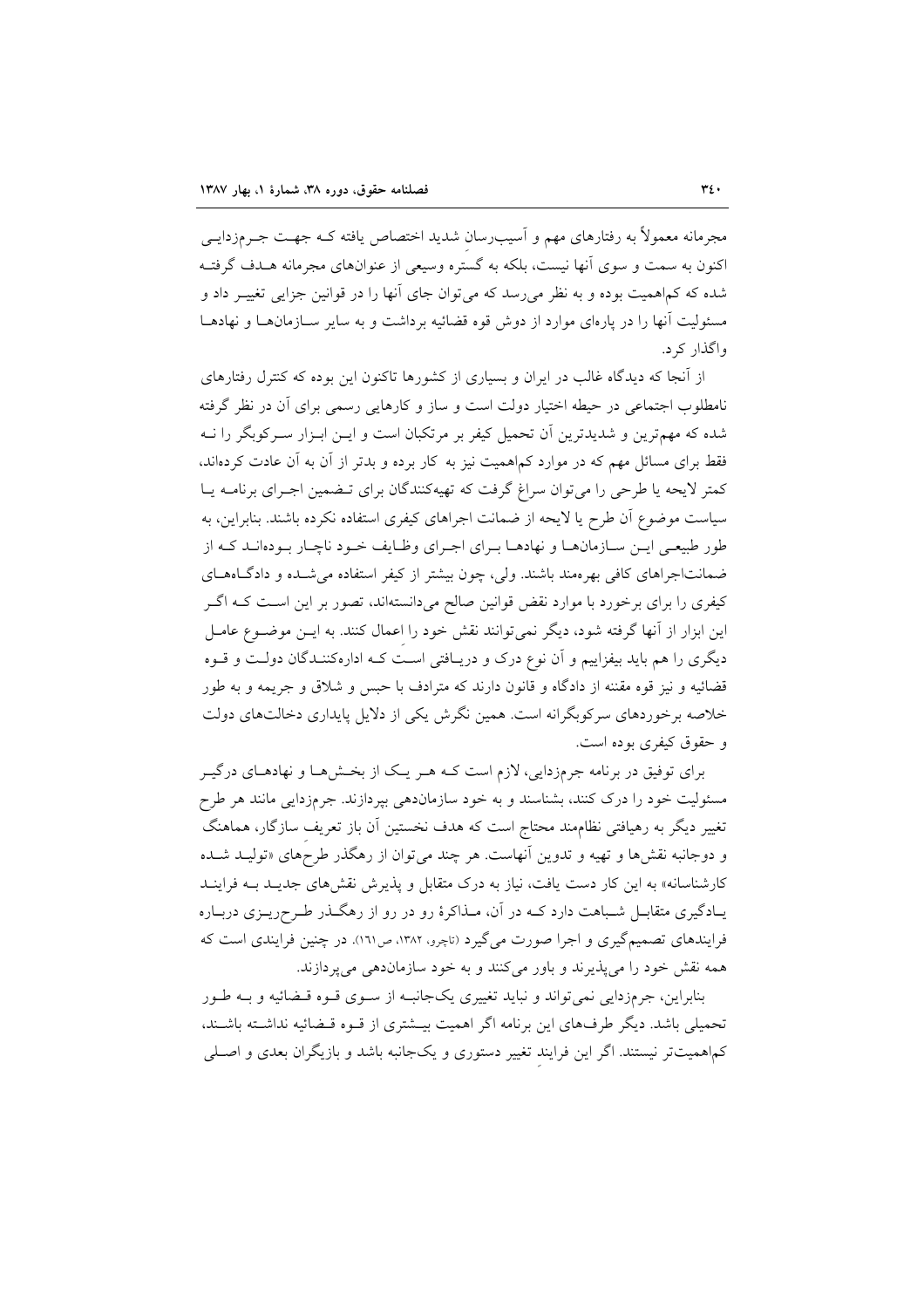در آن مشارکت فعال نداشته باشند یا نظریه آنها در نظر گرفته نشده و تأمین نشود، امیـدی بــه توفيق در برنامه ملي جرمزدايي نيست.

#### ۲. طبقهبندی انواع تغییر در جرمزدایی

جرمزدایی نیز مانند هر تغییر دیگری میتواند تدریجی و مستمر یـا بنیـادی (رادیکـال) و شدید باشد (هلر، ۱۳۸۲، صص۱۳-۱۲). بسته به اینکه جرمزدایی را داوطلبانه ایجاد کنیم یا در واکنش به فشارهای وارده و ضرورتهای تحمیلی بر نظام قضایی، دو نوع تغییر تـدریجی و رادیکـال به شکل واکنشی یا پیش فعال (اَیندهنگر) امکان پذیر است. معمولاً، جرم(دایی ترکیبی از هـر دو عامل است و هر چند تغییری تدریجی به شمار میآید، بعید است که با توجه به ویژگیهای آن و تنوع و شمار کنشگران و مداخلهکنندگان در آن بتوان به شکل بنیـادی و شــدید آن را در ایران یا هر جای دیگری اعمال کرد.

به نظر می رسد که تورم قوانین کیفری در ایران هنوز به مرحلـهای نرسـیده کـه لازم باشـد برای جلوگیری از بحران دست به تغییری بنیادین و شدید زد تا متناظر با آن به یک مـدیریت بحران نیز نیاز داشته باشیم. مؤلفههای جرمانگاری در ایران هر چنـد در برخــی مــوارد ممکــن است با کشورهای دیگر تفاوت داشته باشد، چنان نیست که پایههای نظام قـضایی را بــه طـور جدی، شدید تهدید کند. ولی، همچنان یک تهدید به شمار میرود. مهم این است که این تغییر برای دستیابی به هدفهایی که به آن اشاره خواهد شد، ضروری است.

مهم این است که برای اطمینان یافتن از موفقیت، پایداری و اثربخشی طـرح جـرمزدایـی، باید در شیوه تفکر ادارهکنندگان و تصمیمگیرندگان قوای مختلف و مردم تغییر ایجـاد شــود. از این٫و گفتهاند که باید فرهنگ سازمانی را از رهگذر افراد تغییـر داد و نـه بـرعکس (ملـر، ۱۳۸۲، ص ١٧).

### ۳. تواناییها و گزینش زمینههای اصلی و اولویتدار جرمزدایی

عامل دیگر که در بحث از مدیریت این فرایند نمیتوان از آن غفلت کـرد، توانـاییهـایی است که هر یک از کنشگران و اجزای برنامه به طور بالفعل دارند یا استعداد بهرهمندی از آن را در زمانبندی اجرای برنامه خواهند داشت. از آنجا که در جرمزدایی از تغییر نظام کنترلی سخن گفته می شود، باید دید که آیا این تغییر امکان پذیر است و آیا نهادها یـا سـازمانهـای پذیرنـدهٔ نقش می توانند به خواستههای ما از برنامه جامـه عمـل بیوشـانند؟ بـرای نمونـه، هنگـامی کـه می گوییم مقابله با بسیاری از موارد آلودگی زیستمحیطی که اکنون جرم شـناخته شـدهانــد بــه خود سازمان محیط زیست یا نهادهای مشابه سیرده شود، باید به ظرفیت و توانایی این نهادهـا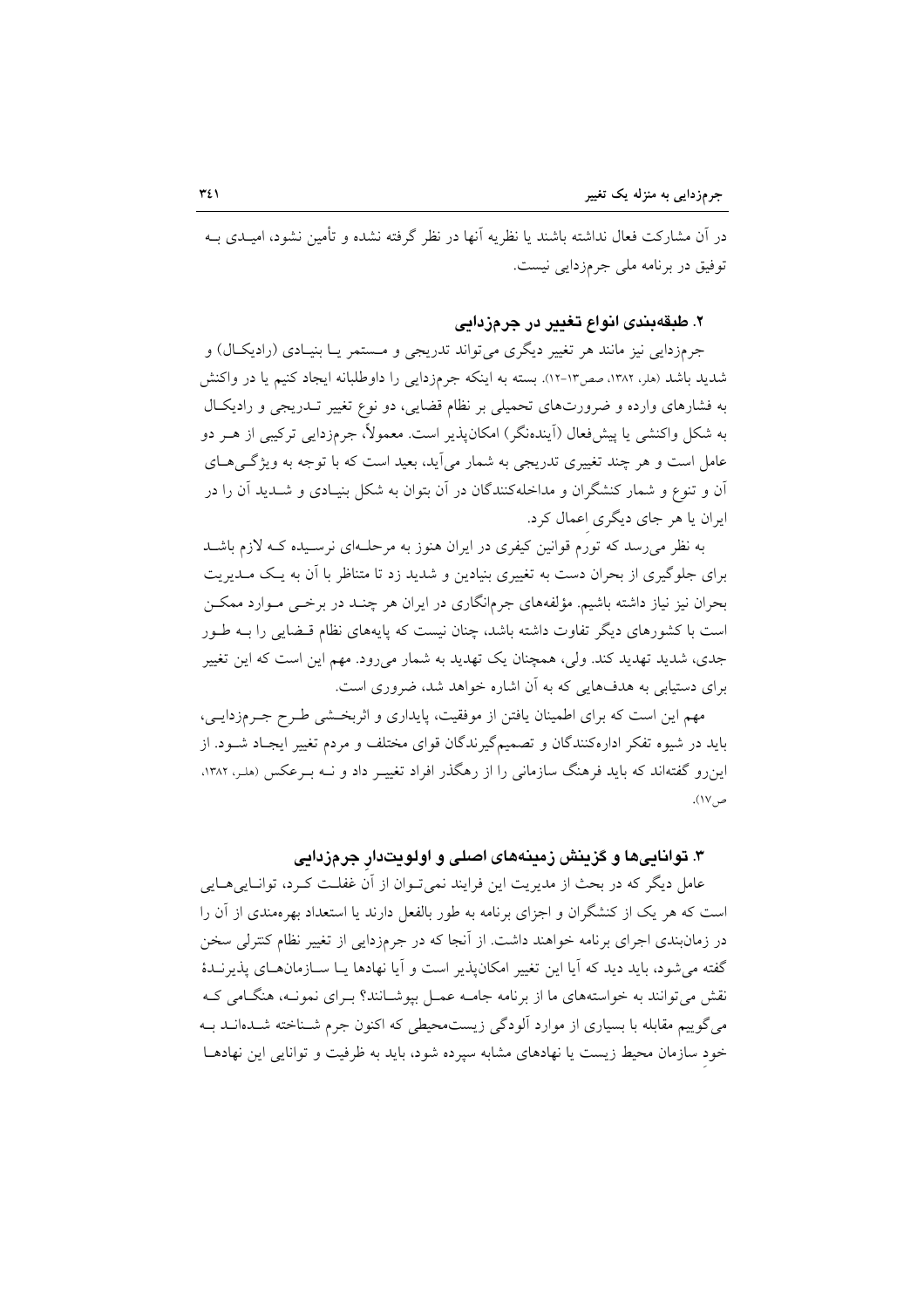نیز توجه شده و خواست، نظر و اراده آنها نیز در این تغییر در نظر گرفته شود.

عنوانهایی را باید برگزید که اولویت داشته باشند؛ به گونهای کـه تغییـر در آنهـا بیــشترین تأثیر را به دنبال داشته باشد. گاهی، برخی از عنوانهای مجرمانه هر چند کماهمیت اند، مــوارد ارتکاب آنها چنان محدود است که حذف آنها تأثیری بر پروندههــای ارجــاعی بــه دادســراها و دادگاهها ندارد. در این موارد، ضمن اینکه لازم است این کار انجام شود، نبایـد بـیش از مـوارد دیگر برای حذف آنها هزینه و وقت صرف کرد. در مواردی هم، با اینکه میـزان ارتکــاب جــرم اندک است، استدلال بر این است که خود وجود مجازات مانع ارتکاب بوده و باید حفظ شود. در این صورت، تغییر فایدهای دربرندارد.

# ۴. مــشاوره و اســتفاده از تجربــه دیگــران در طــرح٫یــزی و اجــرای برنامــه جر ۾زادائي

موضوع پراهمیت دیگر در مدیریت فرایند تغییر این است کـه بــه چــه کمــکـهــای فنــی و مشاورمای نیاز داریم و در کجا و تا چه اندازه باید از مشاوره و کمک دیگران به ویژه خارجیان استفاده کنیم. معمولاً، کشورهای غربی و نیز سازمان ملل متحد در طرح جرمزدایی تجربههــای خوبی دارند که میتوانند به ما کمک کنند و باید از آنها استفاده کنیم. ولی، اینکه محـدوده ایـن بهرهمندی کجاست، موضوعی است که با معیار فلسفه و ارزش مـوردنظر از تغییـر بــه دسـت می آید. این بدان معناست که اگر در غرب بخشی از مطالعات یا فرایند تغییر بر جـرمزدایـی از رفتارهایی تمرکز یافته که به «جرمهای بدون بزهدیده» موسوم شدهاند، ضرورتی ندارد که ما هم تمرکز خود را بر این جرمها قرار دهیم. دلایل و هدفهای آنان از این کار با آنچه موردنظر مــا از جرمزدایی است، تفاوتهایی ارزشی دارد که همواره حرکت را در یک مسیر قرار نمی دهـد. تمرکز اساسی و نخستین ما در حقوق ایران می تواند بر جرمهای فنی باشد که هم زمینـههـای بسیاری برای آن وجود دارد و هم با موانع کمتری روبهرو است. باید زمینهها، نیازها، اشتیاق و باورها را در گزینش موضوعهای جرمزدایی به خوبی شناخت تا این فرایند هم به سلامت طی شود و هم به راحتی مدیریت شود.

کمکهای فنی و مشاورهای و استفاده از تجربـه دیگـران نبایــد بــه گونــهای باشــد کــه بــر هدفها، ارزش ها و مدل سازی رهیافتهای مورد توافق در داخل تأثیر بگذارد. البته، نمی تـوان از تأثیرگذاریهای ضمنی و گاه مهم بر گزینش هدفها و ارزشها یا تغییر در آنها در میانه راه غفلت ورزید و از آن دوری جست. مهم این است که اثریــذیری آگاهانــه و بــا ملاحظـهٔ همــه ویژگی های آن نظام حقوقی انجام شود که قرار است در آن تغییر ایجاد شـود. از ایــن(و، بایــد گفت که چون اجرای این تغییر نیازمند مدیریت است، لازم است کـه از مـشاوره متخصـصان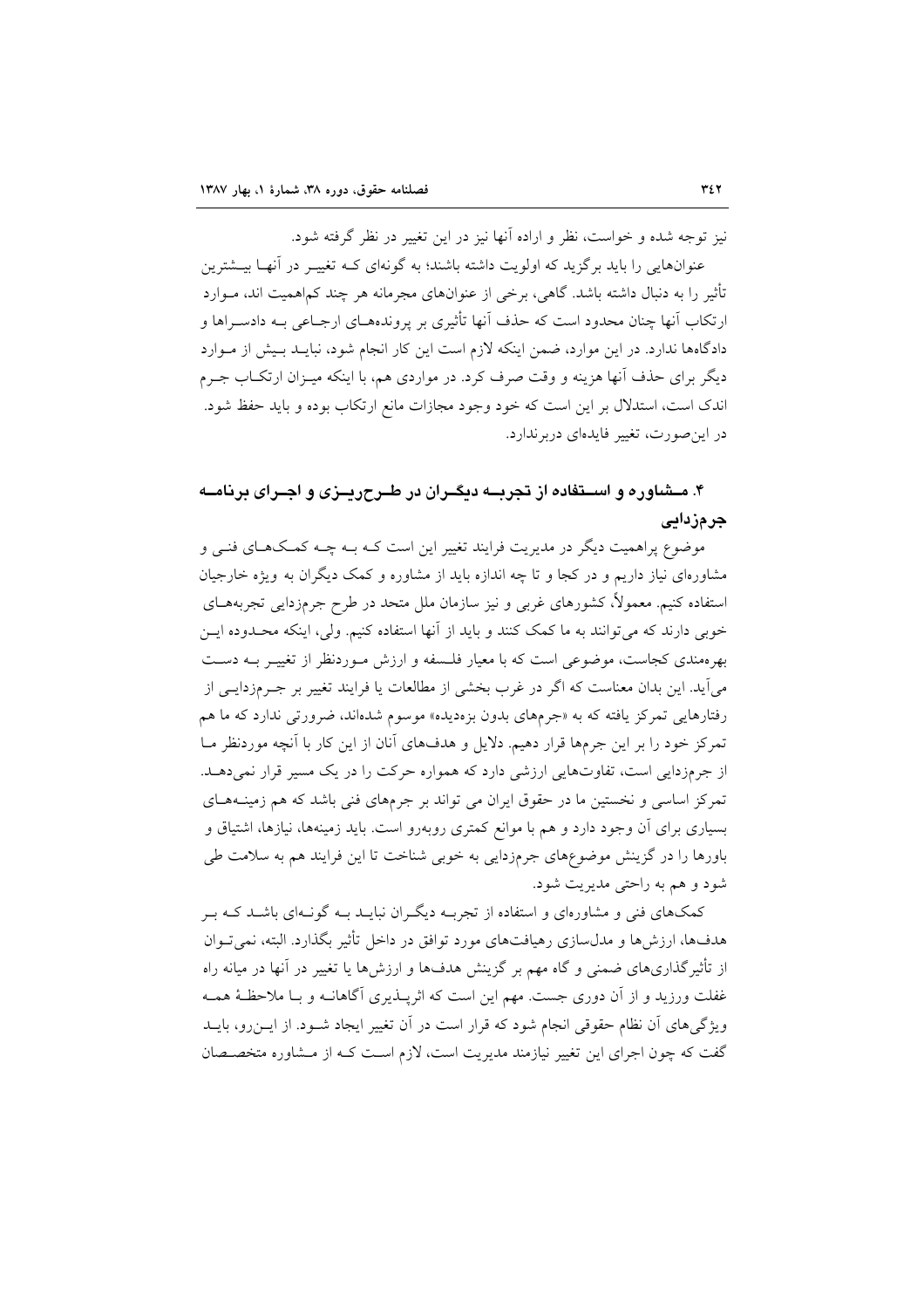رشته مديريت بهره ببريم.

۵. واکنش در برابر جرمزدایی

واکنش در برابر جرمزدایی از سه حالت بیرون نیـست: مقاومـت، پیــروی یــا رهبــری. اگــر احساس می شود که در برابر جرمزدایی مقاومت صورت می گیرد، باید در جست و جوی دلایل و علل آن بود. در برنامه جرمزدایی، همواره باید مقاومت در برابر تغییر را پیش بینی و بــرای آن چارهانديشي كرد. تغيير معمولاً با قدري مقاومت همراه است. با وجود اين، مي توان با پيش بيني این مقاومت جایی را برای اعتراض افراد در نظر گرفت و برای پاسخگویی بـه آنــان شــواهد و دلایل کافی گردآوری و ارائه کرد.

واکنش افراد در برابر تغییرات ناخواسته الگوی نسبتاً معینی دارد. بــه طــور معمــول، پاســخ افراد منفي است. ابتدا مقاومت منفعلانه به مقاومت فعال و سپس به احـساسات منفعــل تبــديل می شود و سرانجام تغییر را می پذیرند. باید فرصت کافی برای این واکنشها در نظر گرفت تـا فرايند تغيير مسير طبيعي خود را طي كند (هلر، ١٣٨٢، ص٣٠).

البته، این بدان معنا نیست که اگر انتقادی از برنامه جرمزدایی شد، به معنای مقاومت است؛ بلکه در مواردی انتقادهای مطرح شده ممکن است درست باشد. زمانی که این برنامه تــدوین و اجرا شد، بتدریج مقاومت در برابر جرمزدایی کم شده و به یک فرهنگ پذیرفته شده در سـطح افراد و سازمانهای مربوط تبدیل می شود.

برای حل مشکل مقاومتها، لازم است که درباره موضوع بـا همـه افـراد درگیـر در قـضیه بحث کرد و درباره دلایل گرایش به جرمزدایی گفت و گو کرد و آنان را در جریان امـور قـرار داد تا از این رهگذر اعتماد آنان به برنامه جلب شود.

به نظر می رسد که اگر واکنش در برابر تغییر به شکل مقاومت باشد، مـی توانـد بــه مـوانعی وابسته باشد که در راه جرمزدایـی وجـود دارد. پیــشتر از موانـع مـاهوی موجـود بـر سـر راه جرمزدایی سخن راندیم. ولی، در اینجا مسئله را با تکیه بر یک برنامه تغییر بررسـی مـیکنـیم. این موانع در واقع سخن راندن از چند گونه موقعیت و وضعیت است که هـم بـه دلایـل روی آوردن به این راهکار مرتبط است و هم به این مهم که دلایل و علل پایداری مداخلههای دولت در کارها و حوزههای اجتماعی چیست و در امور کیفری چه ویژگیهایی دارد؟

موانع دربردارنده استدلال مخالفان جرمزدایی و نیز نگرانی کسانی است که با آن موافقانــد ولی هنوز به این تغییر باور پیدا نکردهاند.

موانع و دلایل پایداری مداخلههای کیفری دولت را بر اساس یک مدل می تـوان بــه شــرح زیر بیان کرد: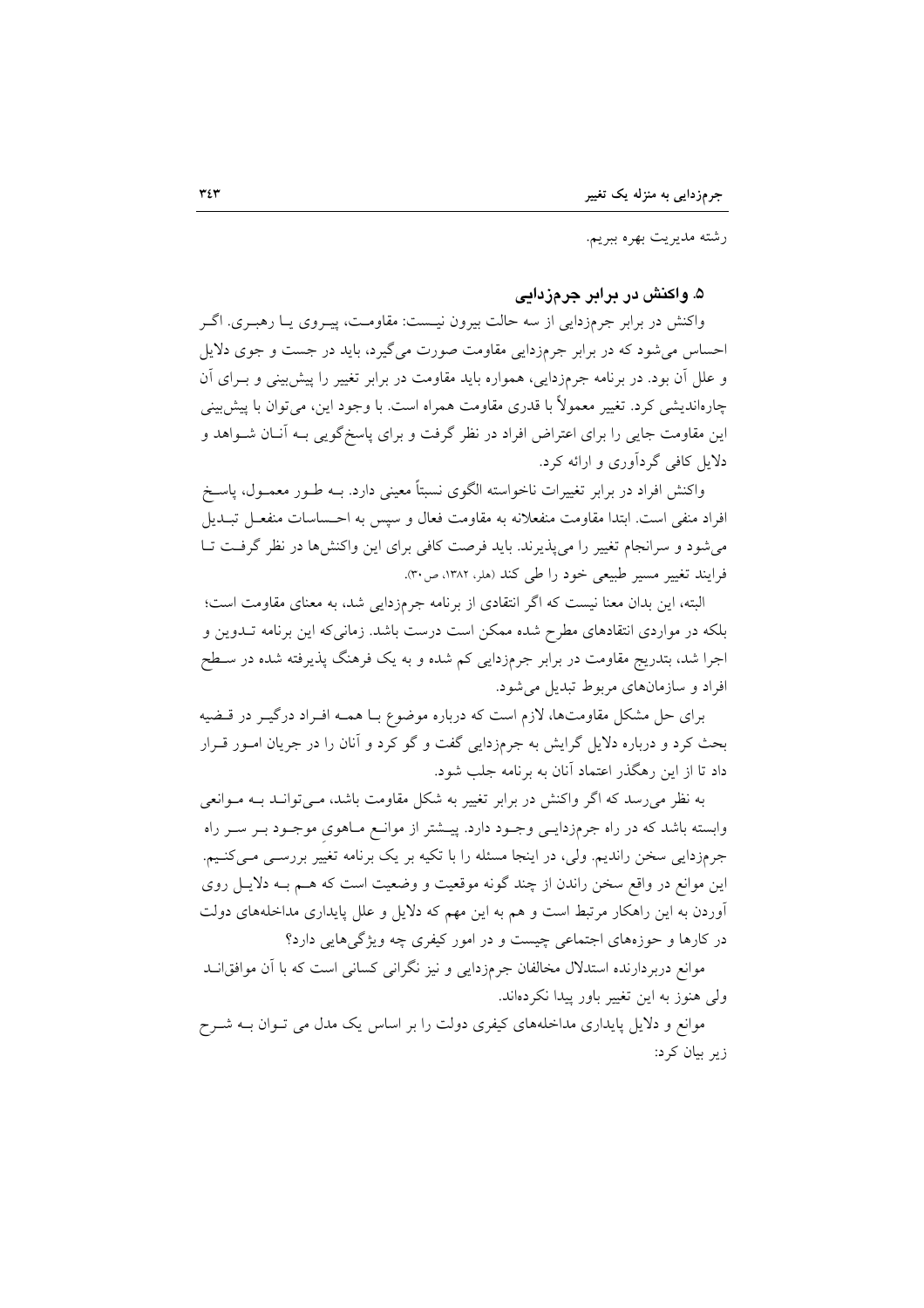- ۱. نبود باور و خواست برای کاهش مداخله که ناشـی از سـه عامـل مهـم اسـت: ترس، ابدئولوژي و حفظ قدرت.
- ۲. مدیریت (بحران) که دو عامل می تواند آن را تضعیف کند: ترس و نبود دانش و مهارت كافي.

مدل بالا که از عوامل مهم پایداری دخالت کیفری دولت سخن بـه میـان مـی آورد، خــاص موضوع مقاله نیست، بلکه برای بسیاری از پدیدههای جدید در عرصـه عـدالت کیفـری ماننــد پیشگیری و عدالت ترمیمی، جانشینهای زندان و مانند آن نیز صادق است.

نخستین مانع که می تواند مقاومت در برابر تغییر را در پی داشته باشد، این است که باور به جرمزدایی و خواست آن در تصمیمگیرندگان وجود نداشته باشد. بیباوری بــه جــرمزدایــی از مسائل گوناگونی می تواند ناشی شود: نخست، نگرانی و ترس از اقدامی که قـرار اسـت انجـام شود و نگرانی از آینده آن؛ دوم، دیدگاههای ایدئولوژیکی که درباره موضوع یا حوزه پیرامـونی أن – مانند حدود أزادي فردي، ميزان اختيارات دولت و قوه قضائيه و ماننـد أن– وجــود دارد؛ سوم، علاقهمندي دولت يا حكومت به حفظ اقتدار خود از رهگــذر حقــوق كيفــري. از ســوي دیگر، ممکن است خواست یا باور به تغییر وجود داشته باشد، ولی دولت تـوان و دانـش لازم برای مدیریت این فرایند را نداشته باشد.

در مجموعه عوامل منتهی به نبود باور می توان امور زیـر را برجـسته کـرد. نخـست، ثابـت تصور کردن ساختار اصلی کنونی نظامهای حقوقی که نهادهای مدنی، کیفری و اداری را شامل می شود. هنگامی که از جرمزدایی به شکل جانــشین کـردن رویکردهــای غیرکیفـری بــه جــای رویکرد نظام عدالت کیفری سخن میگوییم (نمودار شماره ۱)، ترمیم احتمالی یکی از این سـه نهاد همیشه یکی از عاملهایی است که باید در نظـر گرفتـه شـود. هـر یـک از اینهـا شـیوه و سیاست کنترلی خاص خود را دارند. ولی، با وجود ایـن، در مـواردی مرزهـای میـان آنهـا بـه روشني از هم جدا نمي شوند.

از این رو، در جرمزدایی و پیشتر از آن در جرمانگاری، ابتدا باید این سـه نهـاد حقـوقی بـا یکدیگر مقایسه شوند و شرایط به کارگیری با توجه به ساز و کارها و نیز فرایند اقدام هر یک بررسی شود تا ذهنیتهای موجود درباره تغییرناپذیری این سه نظـام کنترلـی حقــوقی تعــدیل شود. در این صورت، تصمیمگیرندگان راحـتتـر از پـیش مـی تواننـد بیذیرنـد کـه بخـشی از اختیارات یا وظایف موجود را وانهند و بخشی دیگر را واستانند. همین داد و ستد در وظایف و اختیارات- که در ابتدا با ترس و لرز انجام می شود – اگر مبتنی بر آگاهی و شناخت و بـا درک هدفهای تغییر و فایده آن باشد، می تواند فرایند جرمزدایی را مانند هر تغییر دیگری با کامیابی همراه کند. از همه مهمتر اینکه، تصمیمگیرندگان درباره تغییر و پـذیرش جـرمزدایـی بایــد بــه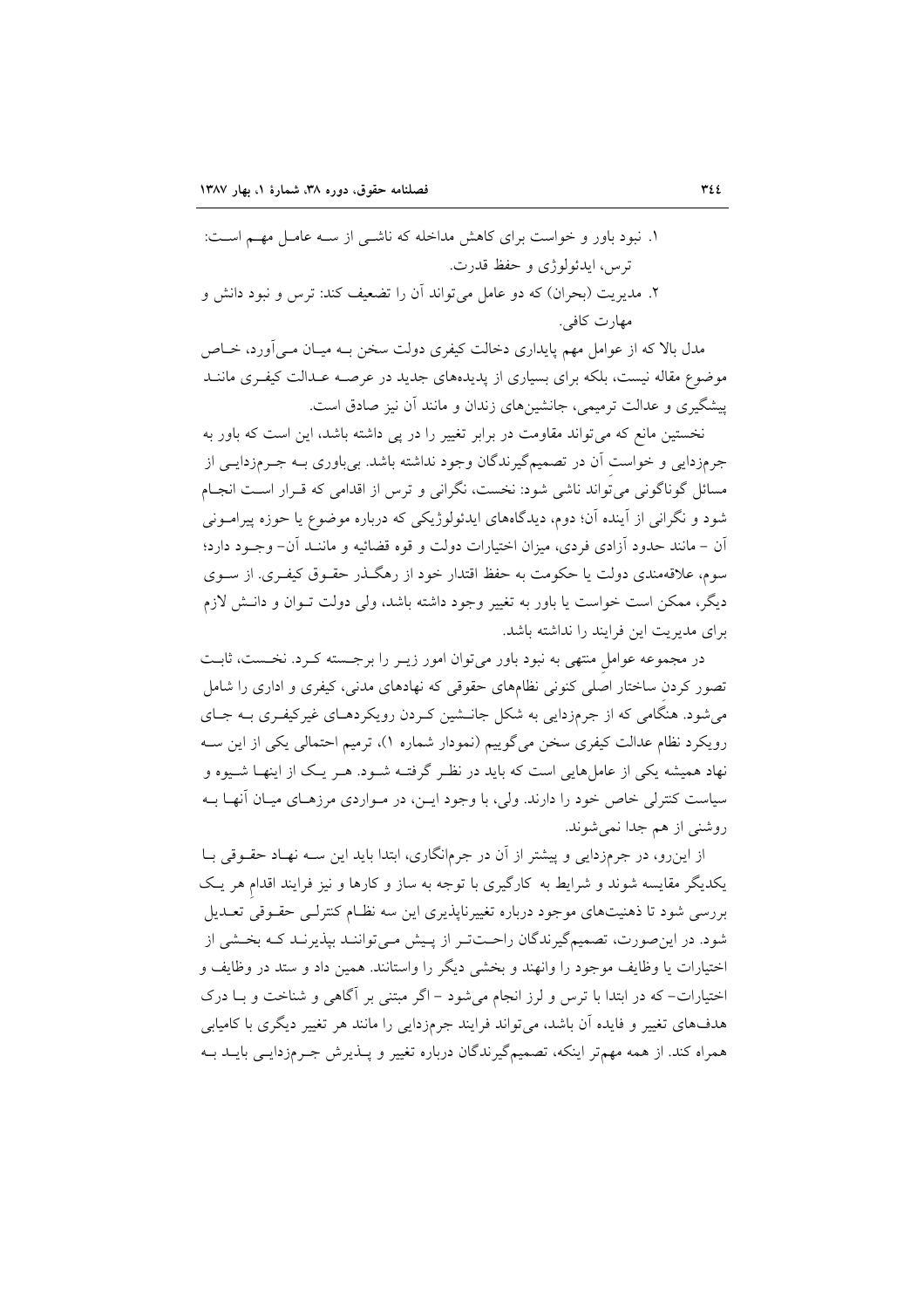منافع اجتماع و مردم بیش از هدفها و منافع بخشی خود بنگرند تا به این تغییر راحتتر تـن دهند.

از آنجا که هر یک از دو نظام اداری و مـدنی نیـز مـشکلات خـاص خـود را دارنـد، بایـد تدابیری اندیشیده شود که امکان استفاده از این دو به مراتب راحتتر و امکـانپــذیرتر از نظـام کیفری شود. در ادامه، با مقایسهای مختصر نشان داده می شود که چرا استفاده از نظـام کیفـری خوشايندتر از بقيه بوده است.

نگرانی دیگر این است که جرمزدایی به حـذف سـرزنشپــذیری اخلاقــی رفتـار موضــوع جرمزدایی منجر شود. به نظر می رسد که ممکن است آن رفتـار دیگـر آن زشـتی اجتمــاعی را نداشته باشد. ولی، این مسئله منوط به آن است که جرمانگــاری نخــستین بــر اســاس اصــول و ضوابط انجام شده باشد؛ به گونهای که، ارتکاب اَن رفتار نزد مردم زشت جلوه می کرده اسـت. در حالی که، در بسیاری از موارد جرمزدایی ناظر بـه رفتارهـایی نیـست کـه قـضاوتی اخلاقـی درباره آنها وجود دارد، بلکه موضوع آنها امور فنی یا به منزله ضمانتاجـرای نقـض قواعــد و مقررات عمومی یا اداری به شمار می آید. از سوی دیگـر، کنتـرل6ـای جدیـد و نظـام خــاص جانشینی نگرشی عملگرایانه و تربیتی و آموزشی را بـه مـوازات کـاهش احتمـالی محکومیـت اخلاقی اعمال میکند که میتواند تأثیر مطلوبتری از کیفر داشته باشد. همچنـین، در مـواردی جرمزدایی نکردن می تواند به یک نگرانی عمـومی تبـدیل شـود و آن، تحقیـر و نـاتوانی نظـام کیفری در برابر رفتارهایی است که قرار بوده با اعمال کیفر میزان آنها کم شود.

سومین منشأ نگرانی این است که عنوان مجرمانه در تقویت اعتقادهای اخلاقی و وجــدانی منفی نسبت به رفتار نقش مهمی دارد؛ هر چند در عمل هیچ کیفری اجـرا نـشود. جـرمزدایـی «مهر تأیید» رفتار به شمار میآید؛ به گونهای که، نقش آموزشی بــدبینی نــسبت بــه رفتــار نــزد کو دکان از میان می رود.

هر چند این نگرانی تا اندازهای می تواند درست باشـد، از دو جهـت محـل اشـكال اسـت. نخست، این گونه نیست که برای بد جلوه دادن رفتاری نزد مردم حتماً بایــد آن رفتــار را جــرم تلقی کنیم. تجربه نشان میدهد که گاهی بدون مداخله کیفری رفتاری دارای زشتی اجتماعی و اخلاقی کافی نزد مردم است؛ به گونهای که میزان و موارد ارتکاب آن نسبت به موارد دیگری که جرم شناخته شده، بسیار کمتر است. دوم، این نگرانی مبتنی بر یکی گرفتن همه شکلهـای جرمزدایی است. در جرمزدایی نوع الف است که رفتار به کلی از دایره کنترل عمومی و رسمی بیرون میرود و نه در گونههای دیگر جرمزدایی. در شکلهای دیگر، رفتار همچنـان در چنبـره كنترل عمومي باقي ميءاند، ولي نوع كنترل تغيير ميكند. بنابراين، از اينجا مي توان بــدين نكتــه رسید که یکی از آسیبهایی که میتواند گریبانگیر طرح تغییر در جرمزدایی شود، ایــن اســت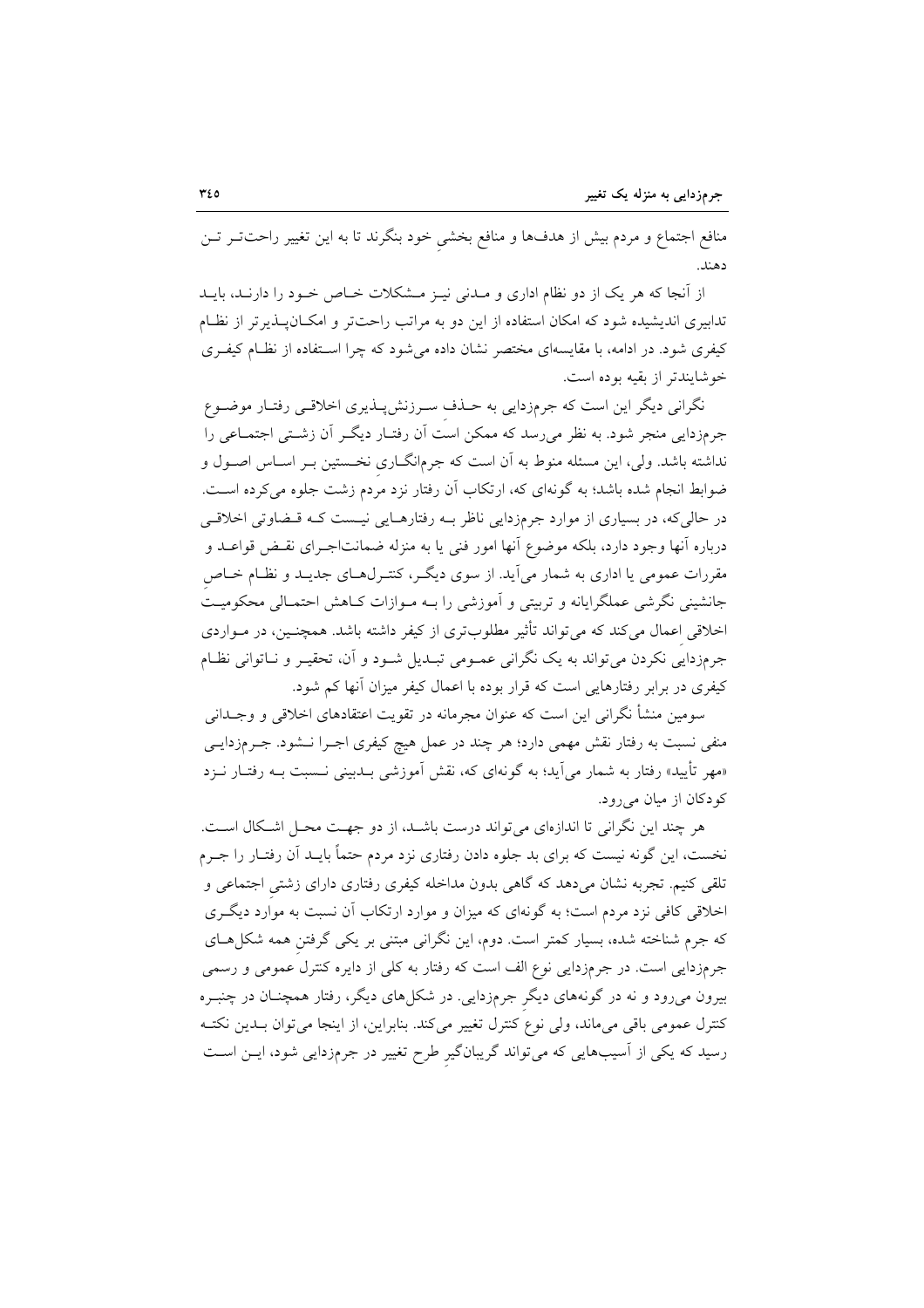که مردم هر نوع جرمزدایی را مترادف با نوع نخست آن و به منزله مبـاح دانـستن رفتـار تلقـی کنند. از این رو، باید در مدیریت این تغییر بویژه در بازتاب موضوع در رسـانههـا و مطبوعـات مراقب این آسیب بود و این نگرانی بجا و درخور تأمل است.

نگرانی دیگر این است که جرمزدایـی از یـک رفتـار تأثیرهـای نــامطلوبی بـر حــوزههــای پیرامونی آن داشته باشد؛ موضوعی که در گزارش جـرمزدایـی شـورای اروپـا از آن بـا عنـوان القعميم تأثير» (diffusion or generalization of effect) ياد كرده است (report on decriminalization) (1980,p.90. این مفهوم بدین معناست که جرمزدایی از یک رفتار به افزایش مقبولیت رفتارهایی منجر شود که همچنان نایسند تلقی می شوند. برای نمونه، جرمزدایی از اعتیاد بـه مـواد مخــدر ممکن است به افزایش خرید و فروش مواد مخدر و قاچاق آن بینجامد، یا جرمزدایی از فحــشا به افزايش قاچاق انسان منجر شود. به نظر مي رسد كه هر چند اين نگراني مي تواند مهم و بجـا باشد، هیچ شناخت و مطالعه دقیق و فراگیری از تأثیر هر یک از شکلهای جرمزدایی بر حوزه پیرامونی انجام نشده که لازم است برای رفع این نگرانی چنین کاری را انجام داد.

در میان موانع دیگر، ضعف مدیریت فراگیر این تغییر بیش از بقیه میتواند کار را با اشکال یا شکست روبهرو کند. با توجه به ضعف مدیریت یا ساختارهای مدیریتی در ایران، این خطـر وجود دارد كه قوه قضائيه نتواند به خوبي و با حوصله اين فرايند را مديريت كند. عجله بـراي بهرهمندی از فایدههای عملی این طرح، نادیدهانگاری دیدگاهها و نگرانیهای موجـود، نــاتوانی در توجیه و مشارکت دادن نهادها و عوامل درگیر، و نارسایی در ارزیابی نتایج و پیامــدهای آن و به طور خلاصه طرحریزی نکردن این اقدام در قالب یک برنامـه عمـل اَسـیبهـاییانــد کـه مدیریت برنامه جرمزدایی را تهدید میکنند.

#### ۶. تهيه برنامه عمل

با توجه به توضیحات پیشین، وجود یک برنامه عمل که بتواند همه ملاحظههـای پیرامـون موضوع را دربرگیرد، لازم است. این برنامه دارای سرفصل های زیر است:

١. شناسايي هدفها و تمركز بر آنها. تعيين هـدفهـا يكـي از عوامـل مهـم موفقيـت در جرمزدایی است. برای جلوگیری از آشفتگی، برنامه جرمزدایی بایـد بـر یـک هـدف برجــسته تمرکز داشته باشد و سایر تغییرات پیرامون محور این تغییر مهم گزینش و سازماندهی شوند؛ ۲. شناسایی حوزههای عمل و مواردی از عنـوانهــای مجرمانــه کــه قابلیــت جــرمزدایــی،

قضازدایی یا کیفرزدایی در مورد آنها وجود دارد؛

۳. بررسی نظری، عملی و مبتنی بر تحقیقی کارشناسانه و گردآوری اطلاعــات و مــدارک و نیز نظریههای موافق و مخالف جرمزدایی در هر مورد؛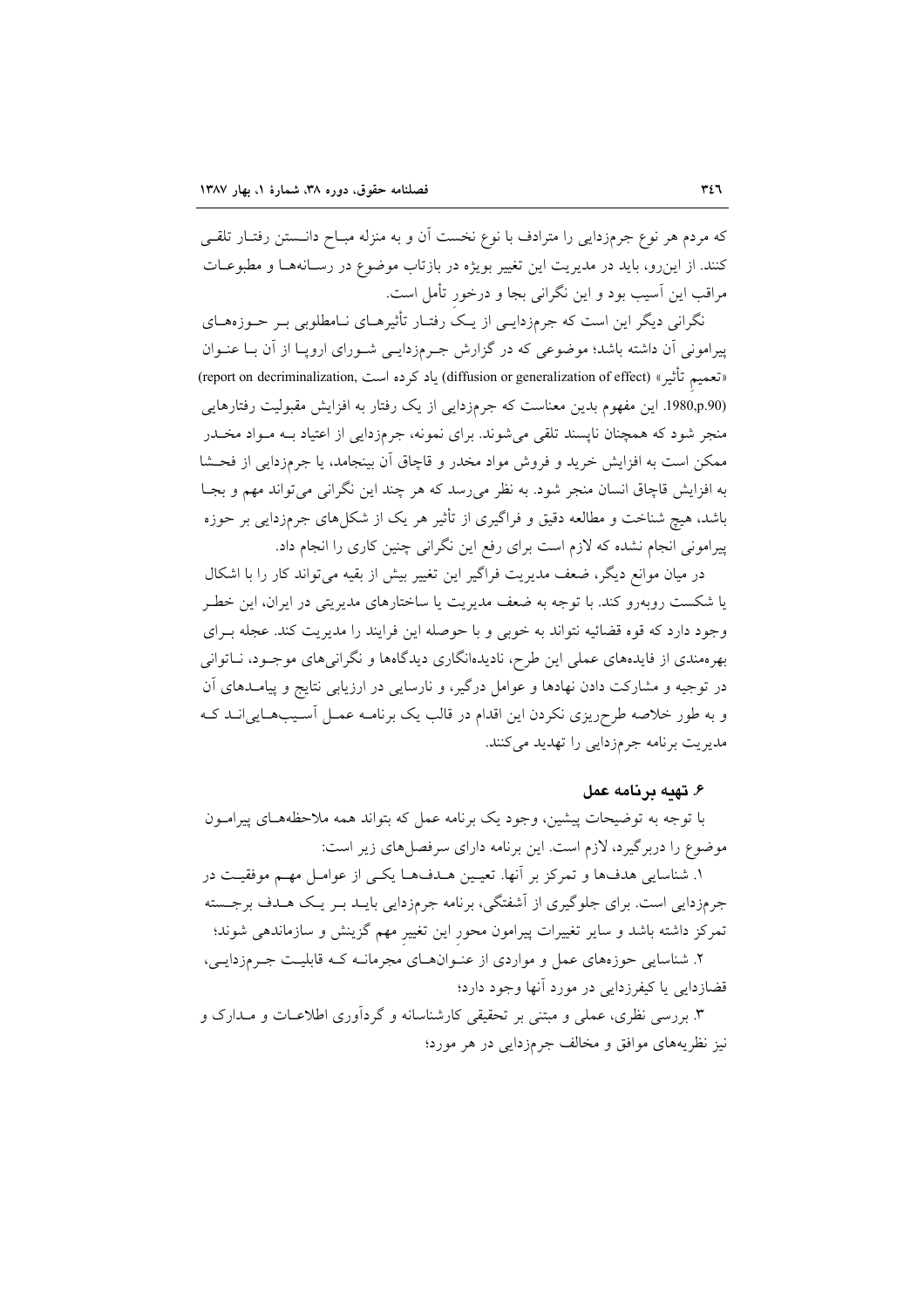٤. طرحریزی نظامی برای تصمیمسازی و تصمیمگیری در این مـورد کــه آیــا بــا ملاحظـه مجموع شرايط و دلايل موافق و مخالف امكان حذف عنوان مجرمانه يا تغيير أن از يك ساختار کیفری به ساختاری مدنی، اداری، انضباطی و در یک کلام غیرکیفری ممکن و سودمند است؟ برای این منظور، لازم است با الهام از روشی که در جرمانگاری درباره طی فرایند جرمانگــاری و روش۵ای تصمیمگیری در آن مورد گفته شده، روشی برای تصمیمگیری کیفری طـرحریــزی شود که به این پرسشهای مهم پاسخ دهد. این پاسخها هم بر اساس روش فیلترینگ filtering) method) و هم بر اساس روش توازن (balancing method) به دست می آیند:

١-٤. عنوان مجرمانه موجود با چه هدفهايي وارد قوانين جزايي شده است؟؛

۲-٤. آیا آن جرمانگاری ناظر به شرایط و مقتضیات خاصی نبوده است؟ در صورت مثبت بودن پاسخ، آیا اَن شرایط همچنان موجود است یا در اَن تغییری ایجاد شده است؟ اگر تغییری ایجاد شده، آیا اَن تغییرات می توانند ما را به بازنگری در ضـرورت وجـودی عنـوان مجرمانــه رهنمون شوند؟

۳–٤. در طول دورهای که با آن رفتار به منزله عمل مجرمانه برخورد شده، چــه نتــايجي بــه دست آمده است؟ آيا آن نتايج متضمن برأوردن هدفهاي موردنظر بوده است؟ اگر پاسخ منفي است، چرا؟ توضیح اینکه در بسیاری از این موارد پاسخ‹هی درست منـوط بــه انجـام تحقیــق میدانی و پرس- و-جو از کارشناسان و متخصصان، مصاحبه با دادرسـان، وکـیلان، مقـامهـای اجرایی و استادان دانشگاههاست؛

٤-٤. آيا شيوه كنترلي جديدي براي رسيدن به آن هــدفهــا و جلــوگيري از وقــوع رفتــار نامطلوب موردنظر در دسترس نداریم؟

٥-٤. آیا نهادها و سازمانهای مرتبط با موضوع مجرمانه در بخشهای مجریــه و جامعــه مدنی میتوانند به گونهای با این رفتار برخورد کنند که دستکم همان نتایجی که از اعمال کیفر به دست می آید، از پاسخهایی که آنها تدارک و سازماندهی میکنند، به دست آید؟؛

۵. توجیه و تبیین مواردی که از خلال فرایند تصمیمگیری پاسخ مثبت دریافت کردند، برای مقامهای بالاتر قضایی، اجرایی و قانونگذاری که در جریان مباحث نبودهاند؛

٦. آگاهی بخشی عمومی در مواردی که لازم است تا نظام حکومتی به تعلل در برخورد بــا مشکلات و شانه خالبی کردن از زیر بار مسئولیتها متهم نشود؛ همچنان که افـراد و اشـخاص در رویارویی با موارد بعدی ارتکاب رفتاری که پیش از این مجرمانه بوده، باید آمـوزش لازم و آگاهی کافی را به دست آورند تا بدانند که چگونه برخورد کننـد و بتواننـد ایـن کـار را انجـام دهند؛

۷. برگزاری جلسهها و کارگاههای آموزشی مشتمل بر همه بخشهـای درگیـر در موضـوع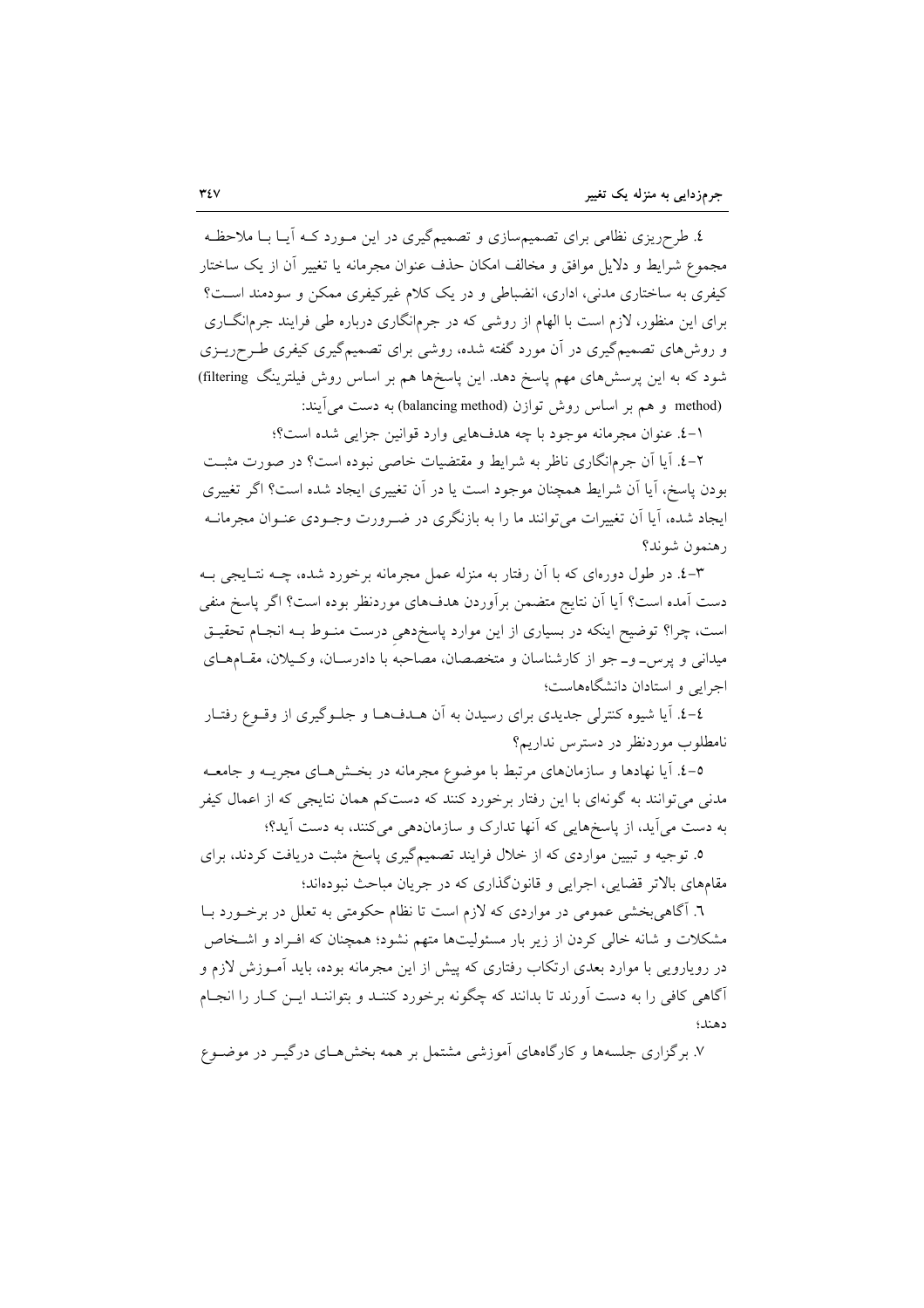برای تبیین برنامه عمل و توجیه اقدامها و تعیین خطمشی آینده؛

۸. تدارک و سازماندهی یک آپـین دادرسـی اداری (در مـواردی کـه از عمـل جـرمزدایـی میشود و پاسخدهی به آن بـر عهـده نظـام اداری قـرار مـیگیـرد) بـه گونـهای کـه حقـوق و أزاديهاي طرفهاي دعوا از ميان نرود. توضيح آن اين است كه اگر عمل مجرمانه باقي بماند، متهم بر اساس قوانین و مقررات موجود در امور کیفری از تضمین هـای خـوبی بـرای دفـاع از خود و نیز جلوگیری از تعرض به او و تحمل کیفری مازادها بر خطای ارتکابی بهرهمند است. همچنان که شاکی نیز برخی بهرهمندیها و امتیازهایی برای احقاق حـق خـود در اختیـار دارد. حال که تغییری در خاستگاه و زمینه عمل ارتکابی بـه وجـود آمـده، بایـد در وضـعیت جدیـد راهکارهای مناسب برای این منظور طرحریزی و تعبیه شود. تدوین آیین دادرسی اداری جدید از سویی و پیش بینی حق تظلمخواهی و شکایت به دادگاههای صالح و دسترسی به عــدالت از سوی دیگر دو مبنای مهم سازماندهی در وضعیت جدید است؛

۹. تدوین یک برنامه کلّی عمل برای ادامه این پالایش قــوانین جزایــی و نیــز جلــوگیری از ورود نابجا و ناموجه رفتارها به حوزه عمل کیفری از خلال فرایند جرمانگاری؛ یعنی اسـتمرار عقبنشینیهای مناسب و لازم با طی فرایند گفته شده در بالا و تنگ نگه داشــتن دریچــههــای ورود رفتارها به حوزه کیفری از رهگذر رعایت اصول جرمانگاری؛

۱۰. تحقیق و پژوهش همزمان درباره شیوههای جدید کنترل اجتماعی مانند جانــشینهــای کیفری، عدالت ترمیمی، پیشگیری و آگاهی بخشی عمومی. زیرا، یکسی از دلایــل مهــم اســتفاده فراوان دولتها از سلاح کیفری این است که جامعه و شهروندان به حقوق و آزادیهای خــود و دیگران به شکل مطلوب و خودانگیخته احترام نمیگذارند. مادام که کنترلها درونی نـشده و افراد به خودی خود به دیگران احترام نگذارند، عدالت کیفری جای خود را به عدالت ترمیمـی نمى دهد؛

١١. ييش بيني تأثيرهاي تغيير؛

١٢. پيامدهاي تغيير.

بر اساس اینکه کدام نوع جرمزدایی را اجرا کنیم، پیامـدهای متفــاوتی در پــس ایــن تغییــر می تواند نمودار شود. با وجود این، نتایج مشترکی بر هر طرح جرمزدایی بار مـیشـود کـه بـه اختصار به آنها اشاره می شود:

۱. ۱۲. برخی از وظایف دستگاه قضایی کم شده و بـه مـوارد اهمیـتدار دیگـری محـدود شده، امکان و توان رسیدگی به سایر جرمها بیشتر می شود، رضایتمندی از کار دادگاهها بالاتر می رود، هزینههای بسیاری از مردم و قـوه قـضائیه کـم مـی شـود، بـه وظـایف و کارکردهـای وزارتخانهها و سازمانها و نهادهای دولتی یا مدنی موارد جدیـدی افـزوده شـده کـه گـاهی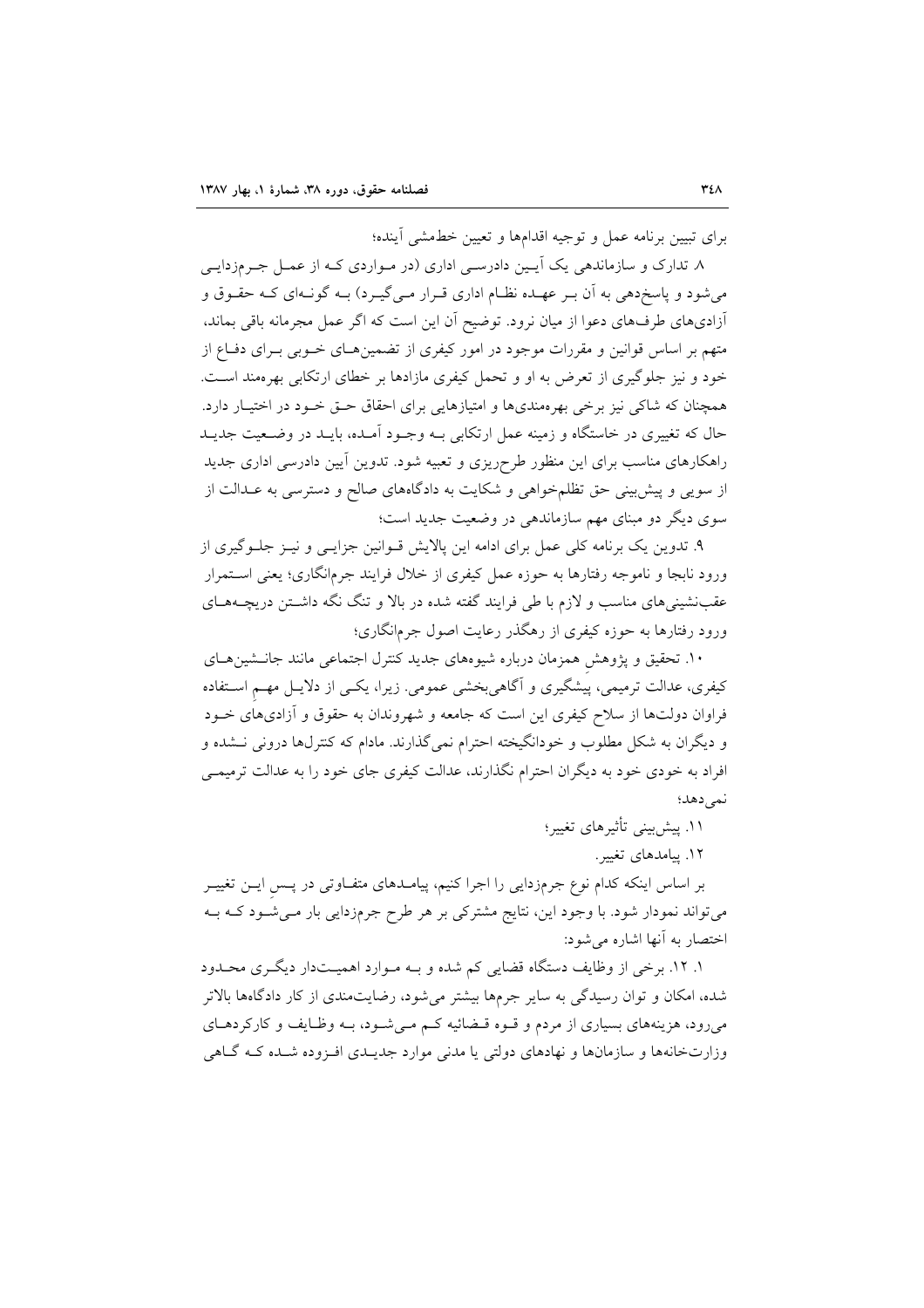نیازمند تغییر در ساختاراند، سازمانهایی منحل و سـازمانهـایی ایجـاد مـیشـود، تغییراتـی در نیروی انسانی موجود ایجاد می شود، و کسانی تغییر کرده و جابهجا می شوند و کسانی می آیند. ۱۲.۲. پیامدهای احتمالی طرح در درون و برون قوه قضائیه و دادگاهها. لازم است که میان همه نقشها و بخشهای سازمانی که تحت تأثیر تغییرات قرار دارند، ارتبـاط مــستمر و مـنظم وجود داشته باشد تا تأثیرهای منفی به حداقل برسد.

۱۳. ارزیابی و کنترل برنامه و رفع اشکالهای احتمالی.

#### نتىجە:

جرمزدایی راهکاری مبتنی بر اندیشههـای فلـسفی در حمایـت از حــداکثر آزادی فــردی و حداقل توسل به کنترل کیفری و رسمی است که برای کاهش مشکلات ناشی از تـورم کیفـری در قالب یک فرایند تغییر تعریف، برنامهریزی، اجرا و مدیریت می شود. از این رو، هم خاستگاه نظری و فلسفی دارد و هم خاستگاه عملی و فایدهگرا.

جرمزدایی، فرایندی است که یک یا چند تغییر همزمان، موازی یا همجهت را نه تنها درون نظام کیفری و دستگاه قضایی که در ساختار نظامهای کنترلی حقوقی یـا غیرحقــوقی دیگــر بــه وجود می آورد که موفقیت آن منوط به این است که به خوبی تعریف و برنامـهریــزی شــود. در این برنامه، مهمترین موضوع تعیین محدودهای اجراشدنی و اعمال شدنی برای جرمزدایی است که با کمترین مشکل و مقاومت روبهرو شود. آنگاه در قالب یک برنامه عمل همـه طـرفهـا و عوامل درگیر در جرمزدایی به خوبی دیده شوند، در برنامه مـشارکت داده شـوند، بـا حوصـله جوانب موضوع بررسی و تحلیل شود، موانع برطرف شده و مقاومتها سست یا کمرنگ شود و بر اساس یک تحلیل هزینهـ فایدهای در خلال بحث کارشناسانه تصمیمگیـری شـود کـه آیـا عنوان مجرمانهای به طور کلی حذف شود یـا جانــشینی غیرکیفـری بـرای آن برگزیــده شــود؛ جانشین از کدام نوع بهتر و کارآمدتر است؛ و آیا زمینههای عملی اجرایی هم دارد یا نه. پس از این همه، مدیریت این فرایند مهــم هــم در موفقیــت کــار تــأثیر بــسیار دارد و هــم در اجــرای تصمیمها و نقل و انتقال کنترلها و اجرای أنها و أنگاه ارزیابی و اصلاح نظام.

جرمزدایی در ایران در حوزهٔ جرایم فنی با موفقیت بیشتری روبرو خواهد بود. با این حال، .<br>نگرانی اساسی عدم درک درست ضرورت این تغییر و فراهم کردن شیوههای جایگزین است.

جرمزدايي هم نيازمند حوصله و مـشاركت اسـت و هـم مـديريت فراينـد تغييـر را طلـب می کند؛ سه مؤلفهای که به تجربه ما ایرانیها در آن ضعف فـراوان داریــم. از ایــن رو، نگرانــی دیگر عجله برای کاهش بار دادگاهها، خودرأیی و تصمیمگیری یـکجانبـه، و سـوءمدیریت در اجرای طرح جرمزدایی است؛ به ویژه آنکه این کار در قالب یک طرح در دنیا تجربه چندانی را